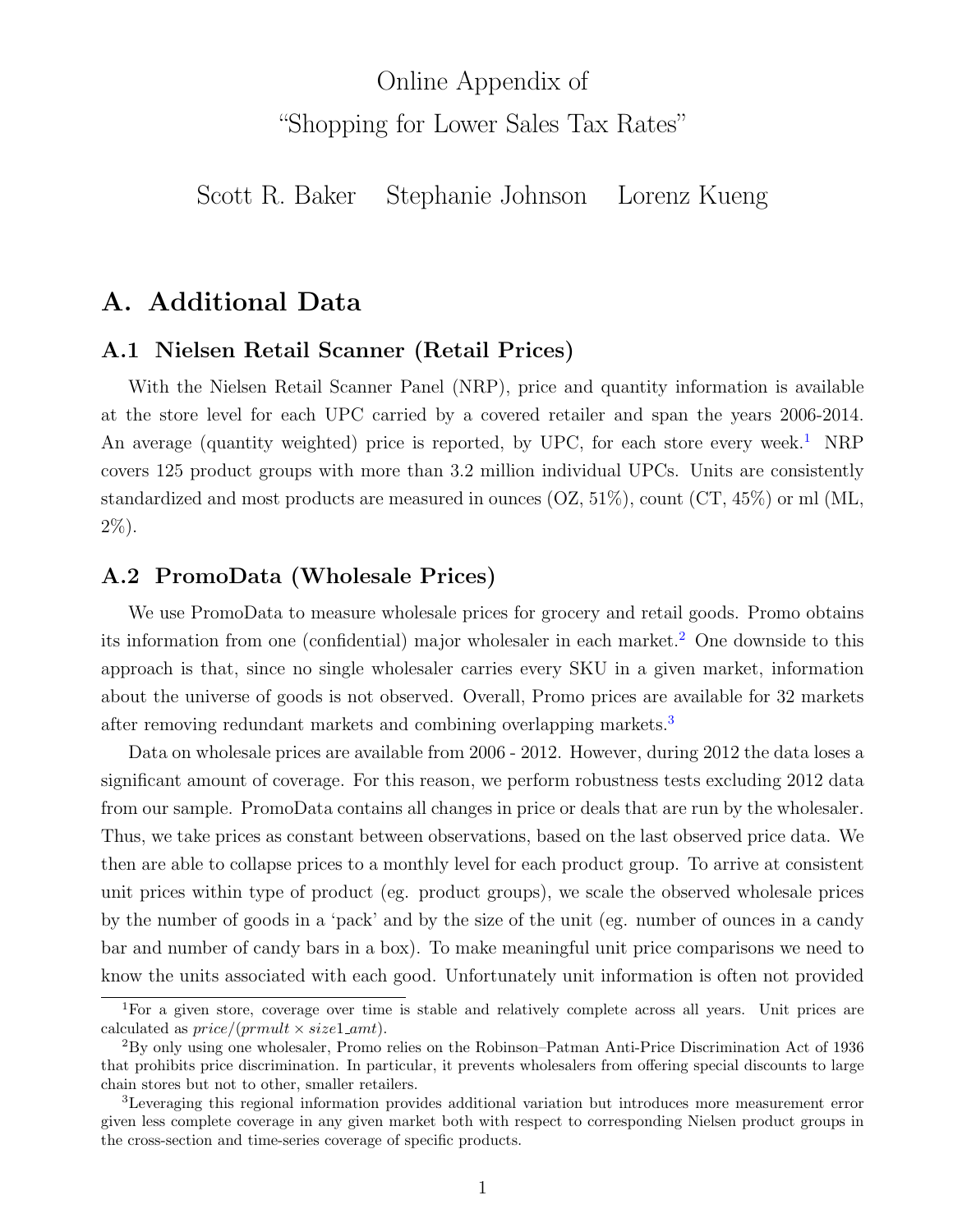or is inconsistently coded (e.g., CT, PACK, EACH, OZ, O etc.). We use the modal unit within UPC to impute missing values. The intuition is that if a product is recorded as being measured in OZ most of the time units are reported, it is probably measured in OZ.

#### A.3 Matching Wholesaler and Retailer Data

Given the large number of products in the retailer dataset we aggregate retail unit prices to the product group level before matching with wholesale prices. We assign products in the wholesaler data to Nielsen product groups by matching at the UPC level. The mapping is not one-to-one due to differences in end-digits when shifting to UPCs of different levels of granularity (e.g., some are reported with retailer specific end-digits, etc.). This leads to multiple Nielsen UPCs corresponding to a single Promo UPC for some goods. However, this appears to have little effect when merging Nielsen product groups to their Promo equivalents.

As a consistency check we also match retail and wholesale prices by UPC at a single point in time. The implied markup distribution supports the accuracy of both the raw data and our unit price calculations, with 90% of markups falling between -7% and 135%. We calculate Promo coverage of Nielsen product groups as the percentage of UPCs in each Nielsen product group that can be found in Promo. Overall, we see that about 4% of overall UPCs in Nielsen are also covered directly in the wholesale data for a given market. Aggregating across markets to the national level, this coverage increases somewhat.

The two datasets are merged based on the weekly date. That is, Promo prices are those associated with the week containing the Nielsen week-ending Saturday. For a Nielsen retailer using a 7-day period ending on Saturday the periods correspond closely. However, as mentioned above this is not the case for all retailers. For a retailer using a Thursday to Wednesday week, the Nielsen prices would pre-date the Promo prices by a few days.

Comparing unit prices is not completely straightforward as Promo units are missing for many products. As discussed above, we impute some missing units based on the modal unit reported in Promo for that UPC. When merging, we retain only UPCs for which the imputed Promo unit matches the Nielsen unit. A coarse attempt is made to standardize the more common Promo units before matching. In particular we assume  $O$  and  $Z$  refers to  $OZ$  and  $C, CNT, PK, EA, EACH, STK, ROL, RL, PC, #, CTN$  refer to  $CT$ .

#### A.4 State Ballot Propositions

To study tax salience, we focus on sales tax changes triggered by state-level ballot propositions. Using Ballotpedia.com we identify all state ballot propositions that involve changes in state sales taxes from 2004-2015 [\(BallotPedia](#page-14-0) [2004–2015\)](#page-14-0). These data include propositions in Arizona, Arkansas, California, Colorado, Georgia, Maine, Massachusetts, Michigan, Minnesota, Missouri, South Dakota, and Washington, with some states having multiple ballots regarding sales taxes.

In total, we observe 20 propositions with potential effects ranging from a decline in sales taxes of 3.25ppt to an increase in sales taxes of 1ppt. 10 of the 20 propositions were successful, 9 were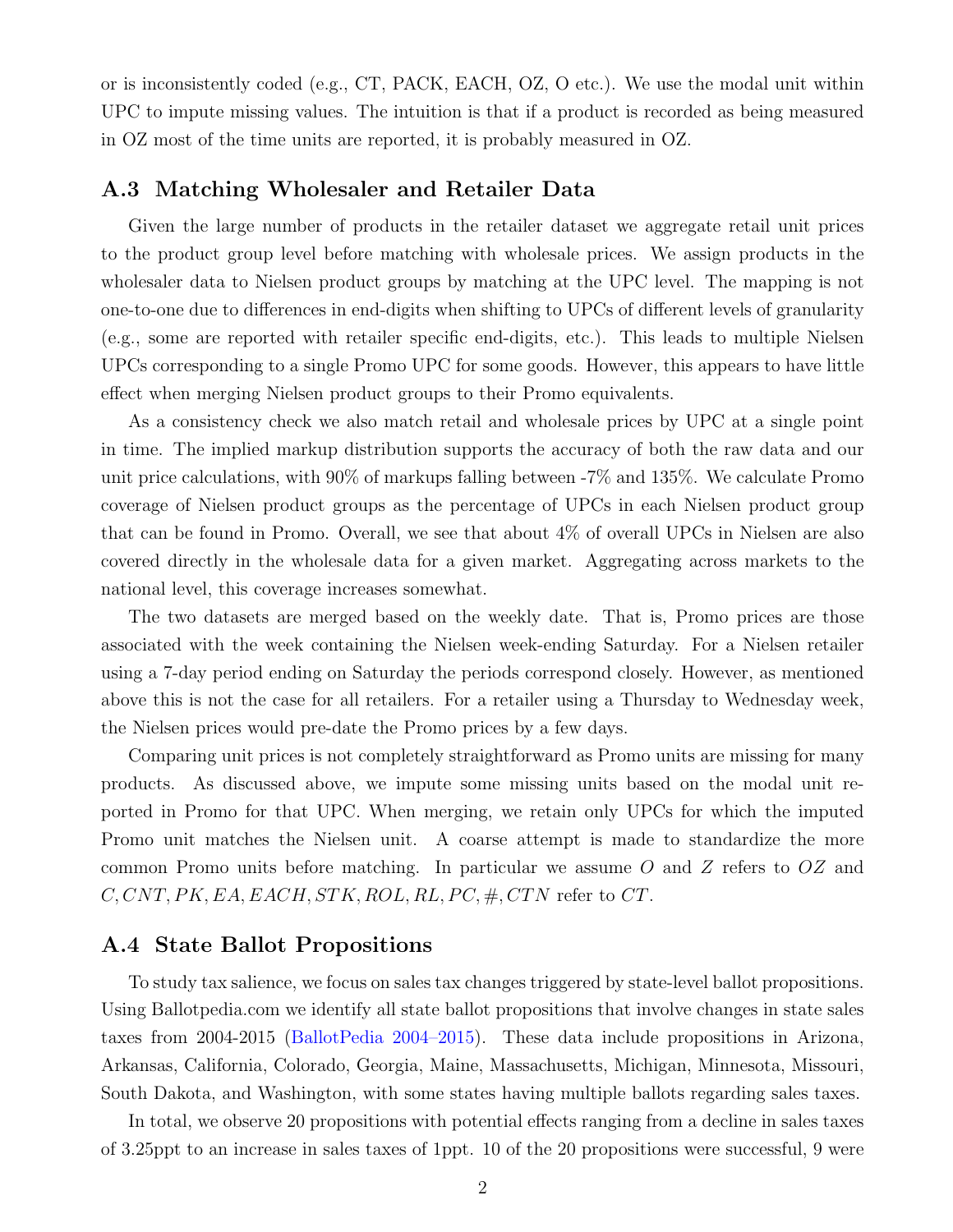unsuccessful, and one was partially successful (took effect in a subset of state counties). 9 of the 20 propositions took place in November with the remaining propositions spread across February, May, June, and August.

## B. Derivation of the Shopping Model

#### B.1 Supporting Calculations

#### **B.1.1** Within-Period Value Function,  $U(C_{t_n}, \Delta t_n)$

Define  $f(\Delta t; \alpha) = \frac{e^{\alpha \Delta t} - 1}{\alpha}$  with  $f' = e^{\alpha \Delta t}$ ,  $f^{(n)} = \alpha^{n-1} e^{\alpha \Delta t}$ ,  $f(0) = 0$ ,  $\lim_{\alpha \to 0} f(\Delta t; \alpha) = \Delta t$  and a second-order approximation around  $\Delta t = 0$  is  $f(\Delta t; \alpha) \approx (1 + \frac{\alpha}{2} \Delta t) \Delta t$ . The Lagrangian of (3) is  $\int_{x=0}^{\Delta t_n} \left[ e^{-\rho t} u(C(t_n+x)) - \lambda e^{\delta x} C(t_n+x) \right] dx + \lambda S_{t_n}$ . Defining  $F(C, C', t) = e^{-\rho t} u(C(t_n+t)) \lambda e^{\delta t} C(t_n + t)$ , the general form of the Euler condition of this problem is  $F_C = \frac{dF_{C'}}{dt} = F_{C'C}C' +$  $F_{C'C'} + F_{C't}C''$ . Since  $F_{C'} = 0$ , this reduces to  $F_C = 0$ , which implies  $e^{\delta x} \lambda = e^{-\rho x} u'(C(t_n + x)) =$  $e^{-\rho x} C(t_n + x)^{-1/\sigma}$ . Hence  $C(t_n + x) = \lambda^{-\sigma} e^{\gamma x}$  and  $C_{t_n} = C(t_n) = \lambda^{-\sigma}$ , where  $\gamma = -(\delta + \rho)\sigma$ ,

$$
C(t_n + x) = C_{t_n} e^{\gamma x}.
$$

Plugging into the constraint yields  $S_{t_n} = \int_0^{\Delta t_n} e^{\delta x} C(t_n + x) dx = \lambda^{-\sigma} \int_{x=0}^{\Delta t_n} e^{(\delta + \gamma)x} dx = \lambda^{-\sigma} f(\Delta t_n; \phi)$ , with  $\phi = \delta + \gamma = \delta - \sigma(\delta + \rho)$ , so that

$$
S_{t_n} = C_{t_n} \cdot f(\Delta t_n; \phi).
$$

Plugging into the objective function and integrating yields<sup>[4](#page-2-0)</sup>

$$
U(C_{t_n}, \Delta t_n) = \int_{x=0}^{\Delta t_n} e^{-\rho x} u(C(t_n + x)) dx = u(C_{t_n}) \int_{x=0}^{\Delta t_n} e^{-\rho x} e^{\frac{\sigma - 1}{\sigma} \gamma x} dx
$$
  
=  $u(C_{t_n}) \int_{x=0}^{\Delta t_n} e^{\phi x} dx$   
=  $u(C_{t_n}) \cdot f(\Delta t_n; \phi).$ 

#### $\rm\,B.1.2$  Inventories,  $S_{t_n}, s_{i,t_n}$

Between shopping transactions, inventory evolves according to the first-order ordinary differential equation  $\dot{s}_i(x) = -\delta s_i(x) - c_i(x)$ , with boundary conditions  $s_i(t_n) = s_{i,t_n}$  and  $s_i(t_{n+1}) = 0$ . The solution for  $x \in [t_n, t_{n+1})$  is

$$
s_i(t_n + x) = e^{-\delta x} \left[ s_{i,t_n} - \int_{z=0}^x e^{\delta z} c_i(t_n + z) dz \right]
$$
 (1)

<span id="page-2-0"></span><sup>4</sup>Also note that  $U(C_{t_n}, \Delta t_n) = U(S_{t_n}, \Delta t_n) = u(S_{t_n}) \cdot f(\Delta t_n; \phi)^{1/\sigma}$ .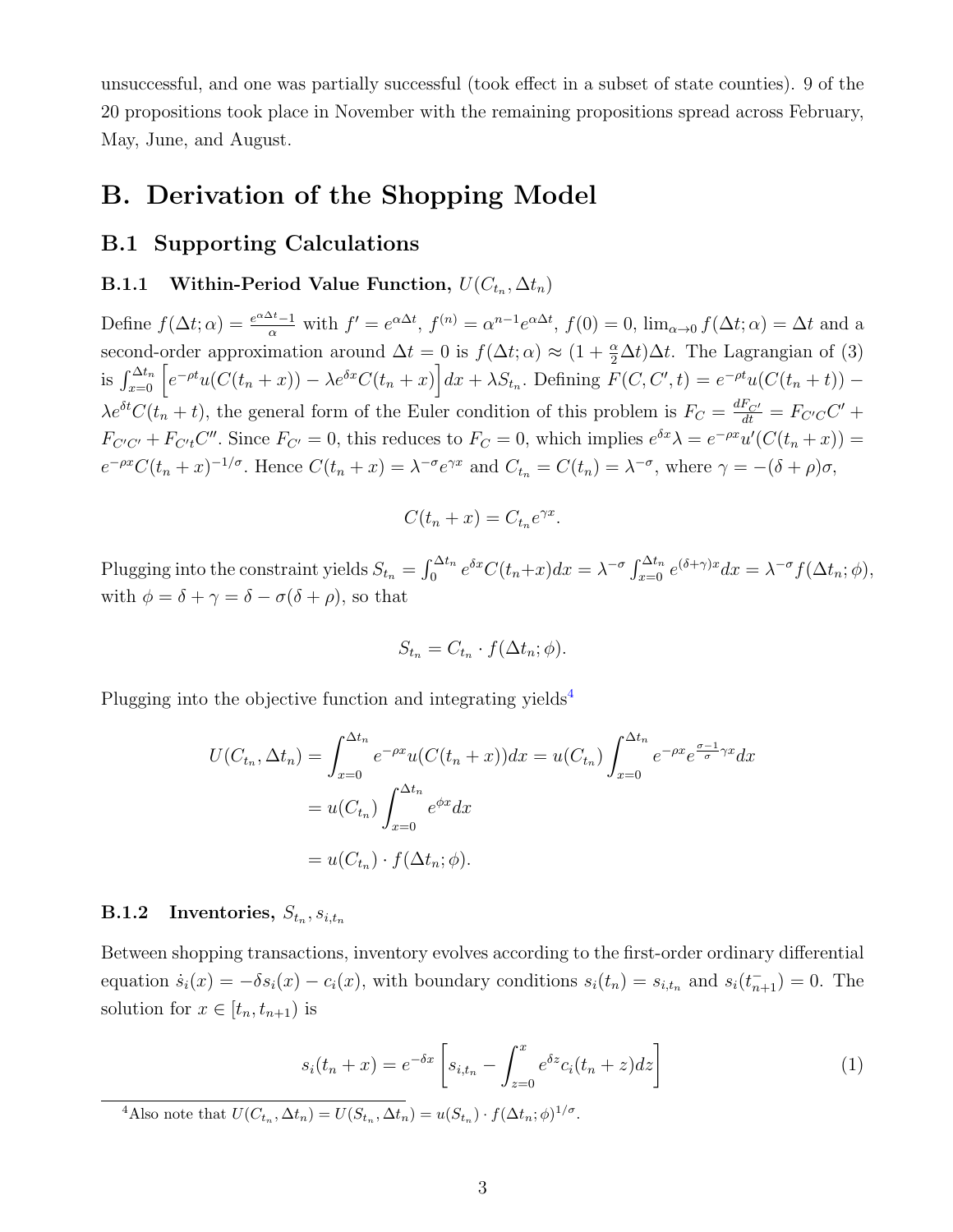Hicksian demand  $c_i(t)$  is a function of the relative price at the transaction date  $t_n$ ,  $p_{i,t_n}/P_{t_n}$  such that  $c_i(t_n + z) = b_i \left(\frac{p_{i,t_n}}{P_{t_n}}\right)^{-\eta} C(t_n + z) = b_i \left(\frac{p_{i,t_n}}{P_{t_n}}\right)^{-\eta} C_{t_n} e^{\gamma z}$ . We can use individual inventories  $s_i(t_n)$ to define inventories of the composite consumption good

$$
S(t_n + x) \equiv \frac{\sum_i p_{i,t_n} s_i(t_n + x)}{P_{t_n}} = e^{-\delta x} \Big[ S_{t_n} - \int_{z=0}^x e^{\delta z} \frac{\sum_i b_i \Big( \frac{p_{i,t_n}}{P_{t_n}} \Big)^{-\eta} p_{i,t_n}}{P_{t_n}} C(t_n + z) dz \Big]
$$
  
=  $e^{-\delta x} \Big[ S_{t_n} - C_{t_n} \int_{z=0}^x e^{(\delta + \gamma)z} dz \Big]$   
=  $e^{-\delta x} \Big[ S_{t_n} - C_{t_n} f(x; \phi) \Big].$ 

The condition  $s_i(t_n + \Delta t_n) = s_i(t_{n+1}^-) = 0$  implies  $S(t_n + \Delta t_n) = S(t_{n+1}^-) = 0$  and

$$
S_{t_n} = C_{t_n} f(\Delta t_n; \phi).
$$

Similarly, using  $s_i(t_{n+1}^-) = 0 = e^{-\delta \Delta t_n} \Big[ s_{i,t_n} - \int_{z=0}^{\Delta t_n} e^{\delta z} c_i(t_n + z) dz \Big]$ , beginning-of-period inventories for the individual goods are

$$
s_{i,t_n} = \int_{z=0}^{\Delta t_n} e^{\delta z} c_i (t_n + z) dz
$$
  
=  $b_i \left( \frac{p_{i,t_n}}{P_{t_n}} \right)^{-\eta} C_{t_n} \int_{z=0}^{\Delta t_n} e^{(\delta + \gamma)z} dz = b_i \left( \frac{p_{i,t_n}}{P_{t_n}} \right)^{-\eta} C_{t_n} f(\Delta t_n; \phi)$   
=  $b_i \left( \frac{p_{i,t_n}}{P_{t_n}} \right)^{-\eta} S_{t_n}$ 

and the expenditure share of good  $i$  is

$$
B_{i,t_n} = \frac{p_{i,t_n} s_{i,t_n}}{P_{t_n} S_{t_n}} = b_i \left(\frac{p_{i,t_n}}{P_{t_n}}\right)^{1-\eta}.
$$

#### B.1.3 Tax Elasticity of the Price Index

The effective cost-of-living price index is  $P(\tau) = [b_{\tau}(1+\tau)^{1-\eta}\tilde{p}_{\tau}^{1-\eta} + b_{e}\tilde{p}_{e}^{1-\eta}]^{1/(1-\eta)}$ , where  $\tilde{p}_{i}$  is the pre-tax price so that  $p_{\tau} = (1 + \tau)\tilde{p}_{\tau}$  and  $p_e = \tilde{p}_e$ . Hence

$$
\frac{d \ln P(\tau)}{d \ln(1+\tau)} = \frac{1+\tau}{P} \frac{dP}{d(1+\tau)} \n= \frac{1+\tau}{P} \frac{1}{1-\eta} P^{\eta} (1-\eta) (1+\tau)^{-\eta} b_{\tau} \tilde{p}_{\tau}^{1-\eta} \n= b_{\tau} \left( \frac{(1+\tau)\tilde{p}_{\tau}}{P} \right)^{1-\eta} = b_{\tau} \left( \frac{p_{\tau}}{P} \right)^{1-\eta} .
$$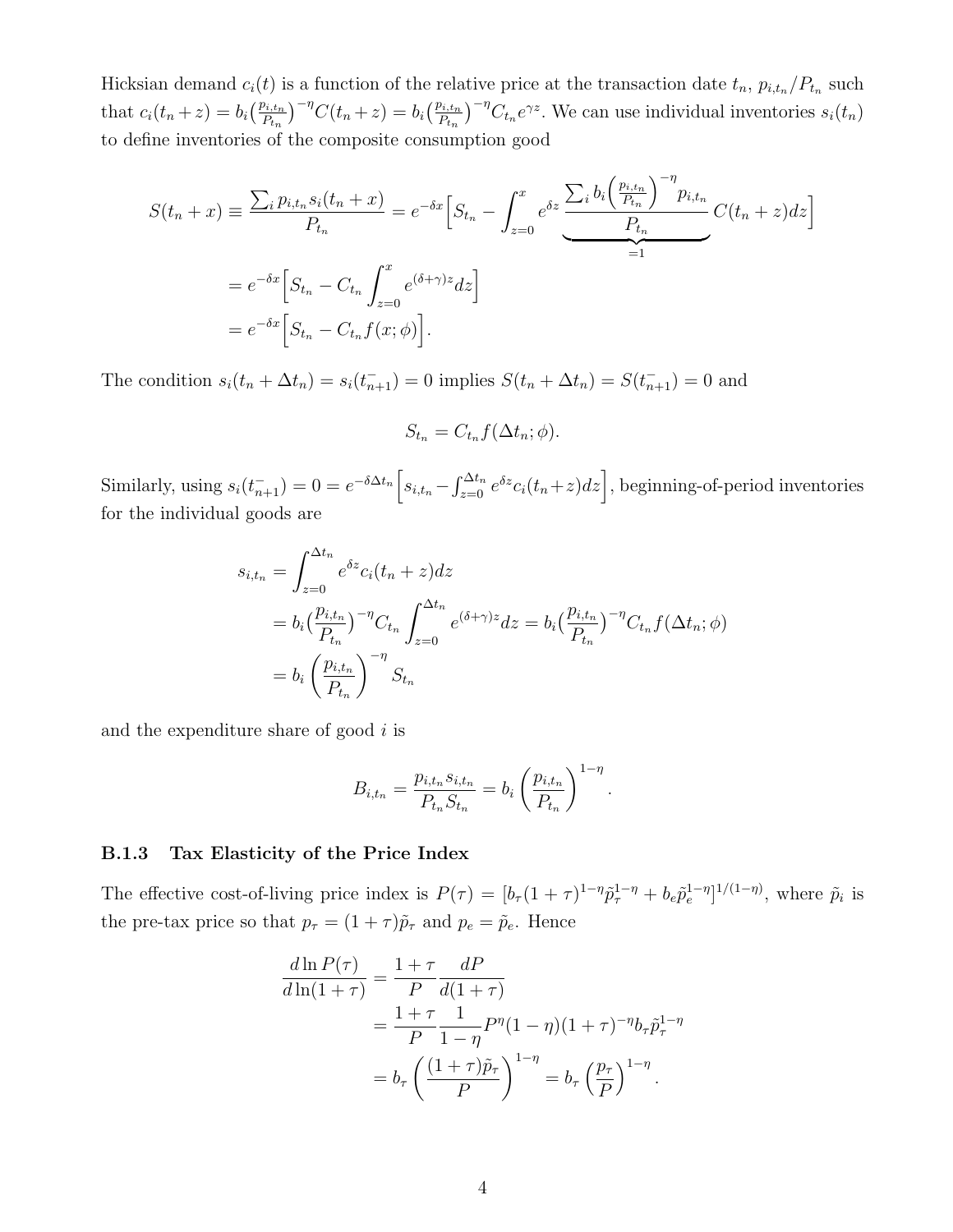The taxable expenditure share is

$$
B_{\tau} = \frac{p_{\tau} s_{\tau}}{PS} = \frac{p_{\tau}}{PS} b_{\tau} \left(\frac{p_{\tau}}{P}\right)^{-\eta} S = b_{\tau} \left(\frac{p_{\tau}}{P}\right)^{1-\eta}.
$$

Hence,

$$
\frac{d\ln P(\tau)}{d\ln(1+\tau)} = B_{\tau}.
$$

### B.2 Model Solution

### B.2.1 Transaction Interval,  $\Delta t_n$

Define  $C = C_{\Delta t}$  with consumption flow  $C_{\Delta t} = \int_{x=0}^{\Delta t} C(t_n + x) dx = C_{t_n} f(\gamma)$  so that  $S = C_{\overline{f(\gamma)}}$  $f(\gamma)$ and

$$
U = u(C) \cdot f(\gamma)^{\frac{1}{\sigma}-1} \cdot f(\phi) = u(C/f(\gamma)) \cdot f(\phi) = u(S) \cdot f(\phi)^{\frac{1}{\sigma}}
$$
  

$$
K = \kappa + PC \cdot \frac{f(\phi)}{f(\gamma)} = \kappa + PS.
$$

The partial derivatives of  $U$  and  $K$  with respect to  $C$  are

$$
\partial_C K' = P \frac{f(\phi)}{f(\gamma)} = \frac{PS}{C}
$$

$$
\partial_C U' = u'(C) \cdot f(\gamma)^{\frac{1}{\sigma}-1} f(\phi) = U \cdot \frac{u'(C)}{u(C)}
$$

such that (6) becomes

$$
V' = \frac{\partial_C U'}{\partial_C K'} = \frac{(1 - \frac{1}{\sigma})U}{PS}.
$$

The partial derivatives of U and K with respect to  $\Delta t$  are

$$
\partial_{\Delta t} K' = PC \big[ -f(\gamma)^{-2} f(\phi) e^{\gamma \Delta t} + f(\gamma)^{-1} e^{\phi \Delta t} \big] = PS \big[ \frac{e^{\phi \Delta t}}{f(\phi)} - \frac{e^{\gamma \Delta t}}{f(\gamma)} \big]
$$

and

$$
\partial_{\Delta t} U' = u(C) \left[ (\frac{1}{\sigma} - 1) f(\gamma)^{\frac{1}{\sigma} - 2} f(\phi) e^{\gamma \Delta t} + f(\gamma)^{\frac{1}{\sigma} - 1} e^{\phi \Delta t} \right]
$$
  
=  $u(C) f(\gamma)^{\frac{1}{\sigma} - 1} f(\phi) \left[ \frac{e^{\phi \Delta t}}{f(\phi)} - (1 - \frac{1}{\sigma}) \frac{e^{\gamma \Delta t}}{f(\gamma)} \right]$   
=  $U \left[ \frac{e^{\phi \Delta t}}{f(\phi)} - \frac{e^{\gamma \Delta t}}{f(\gamma)} + \frac{1}{\sigma} \frac{e^{\gamma \Delta t}}{f(\gamma)} \right] = U \left[ \frac{\partial_{\Delta t} K}{PS} + \frac{1}{\sigma} \frac{e^{\gamma \Delta t}}{f(\gamma)} \right].$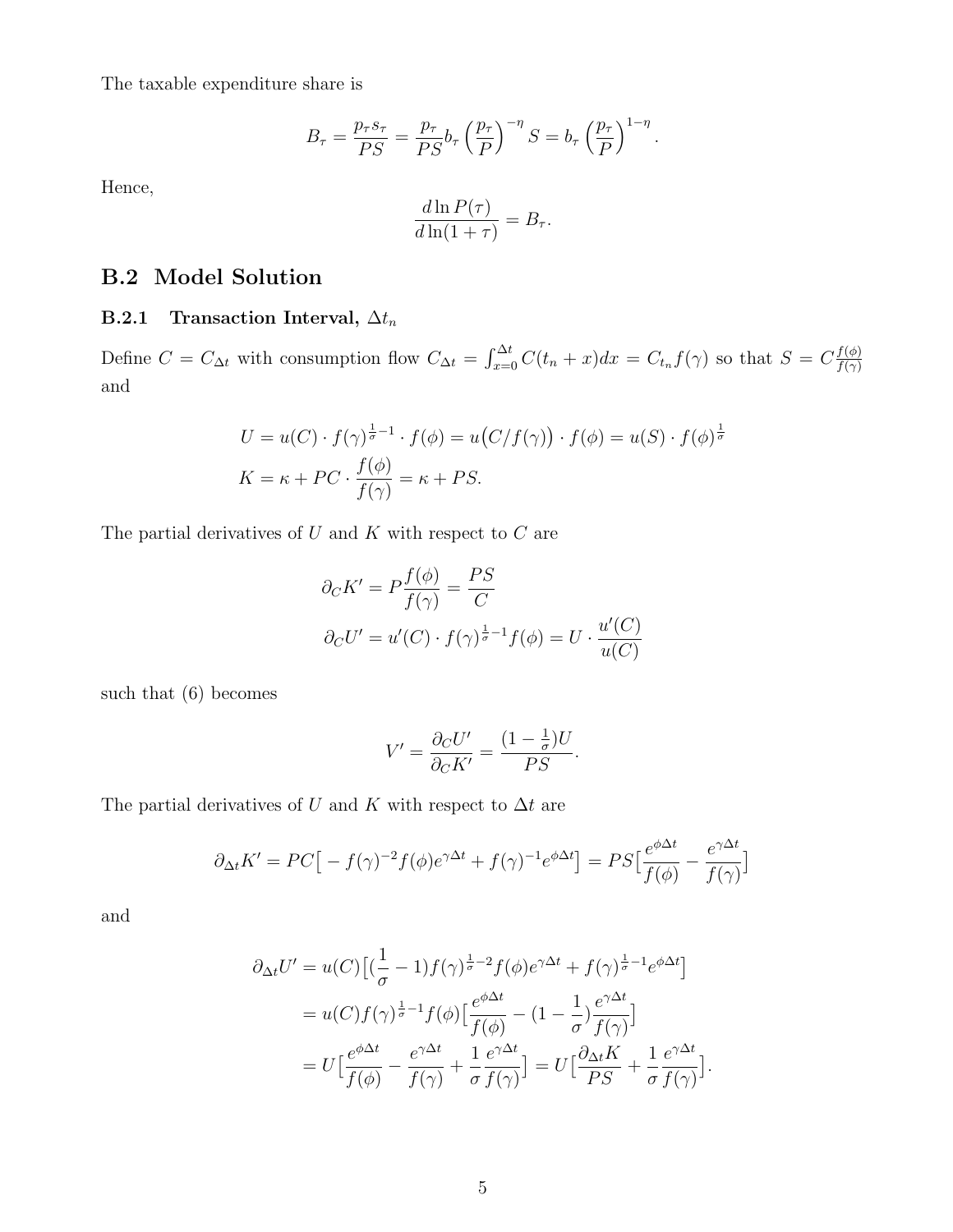Necessary condition for  $\Delta t_n$  Necessary condition (8) can also be written as

$$
\partial_{\Delta t} U'_{t_n} - e^{-\rho \Delta t_n} \rho V_{t_{n+1}} = \left[ \partial_{\Delta t} K'_{t_n} - e^{-r \Delta t_n} r w_{t_{n+1}} \right] e^{(r-\rho) \Delta t_n} V'_{t_{n+1}}.
$$

The right-hand side is

$$
e^{(r-\rho)\Delta t_n}V'(w_{t_{n+1}})\left[\partial_{\Delta t}K'_{t_n} - r(w_{t_n} - K_{t_n})\right] = e^{(r-\rho)\Delta t_n}V'(w_{t_{n+1}})\left[\partial_{\Delta t}K'_{t_n} - e^{-r\Delta t_n}rw_{t_{n+1}}\right]
$$

$$
= (1 - \frac{1}{\sigma})U_{t_n}\left[\frac{\partial_{\Delta t_n}K'_{t_n}}{P_{t_n}S_{t_n}} - \frac{e^{-r\Delta t_n}rw_{t_{n+1}}}{P_{t_n}S_{t_n}}\right]
$$

$$
= (1 - \frac{1}{\sigma})U_{t_n}\left[\frac{e^{\phi\Delta t_n}}{f(\phi)} - \frac{e^{\gamma\Delta t_n}}{f(\gamma)} - \frac{e^{-r\Delta t_n}rw_{t_{n+1}}}{P_{t_n}S_{t_n}}\right]
$$

and the left-hand side is

$$
\partial_{\Delta t} U'_{t_n} - e^{-\rho \Delta t_n} \rho V(w_{t_{n+1}}) = U_{t_n} \Big[ \frac{\partial_{\Delta t} K'_{t_n}}{P_{t_n} S_{t_n}} + \frac{1}{\sigma} \frac{e^{\gamma \Delta t_n}}{f(\gamma)} \Big] - e^{-\rho \Delta t_n} \rho V(w_{t_{n+1}})
$$
  
= 
$$
U_{t_n} \Big[ \frac{e^{\phi \Delta t_n}}{f(\phi)} - (1 - \frac{1}{\sigma}) \frac{e^{\gamma \Delta t_n}}{f(\gamma)} \Big] - e^{-\rho \Delta t_n} \rho V(w_{t_{n+1}}).
$$

Hence, necessary condition (8), which implicitly defines  $\Delta t_n$ , can be rewritten as

$$
\frac{\rho e^{-\rho \Delta t_n} V(w_{t_{n+1}})}{U(S_{t_n}, \Delta t_n)} - (1 - \frac{1}{\sigma}) \frac{r e^{-r \Delta t_n} w_{t_{n+1}}}{P_{t_n} S_{t_n}} = \frac{1}{\sigma} \frac{e^{\phi \Delta t_n}}{f(\Delta t_n; \phi)}
$$
(2)

or substituting out inventories,

$$
\frac{\rho e^{-\rho \Delta t_n} V(w_{t_{n+1}})}{u(C_{t_n})} - (1 - \frac{1}{\sigma}) \frac{r e^{-r \Delta t_n} w_{t_{n+1}}}{P_{t_n} C_{t_n}} = \frac{1}{\sigma} e^{\phi \Delta t_n}.
$$

### B.2.2 Final Stationary State (starting at  $t_{ss}$ )

In the stationary state with  $r = \rho$ , (4) implies

$$
V_{t_{ss}} = (1 - e^{-\rho \Delta t_{ss}})^{-1} U_{t_{ss}} \tag{3}
$$

$$
w_{t_{ss}} = (1 - e^{-r\Delta t_{ss}})^{-1} K_{t_{ss}} = (1 - e^{-r\Delta t_{ss}})^{-1} (\kappa + P_{t_{ss}} S_{t_{ss}})
$$
(4)

Plugging the stationary-state value function and wealth into (15) and evaluating at the stationary state  $\rho = r$ , noting that  $e^{-r\Delta t} r(1 - e^{-r\Delta t})^{-1} = f(\Delta t; r)^{-1}$ , yields (9),

$$
(1 - \sigma) \frac{\kappa}{P_{t_{ss}} S_{t_{ss}}} = e^{\phi \Delta t_{ss}} \frac{f(\Delta t_{ss}; r)}{f(\Delta t_{ss}; \phi)} - 1
$$

or in terms of consumption,

$$
(1 - \sigma) \frac{\kappa}{P_{t_{ss}} C_{t_{ss}}} = e^{\phi \Delta t_{ss}} f(\Delta t_{ss}; r) - f(\Delta t_{ss}; \phi).
$$
\n(5)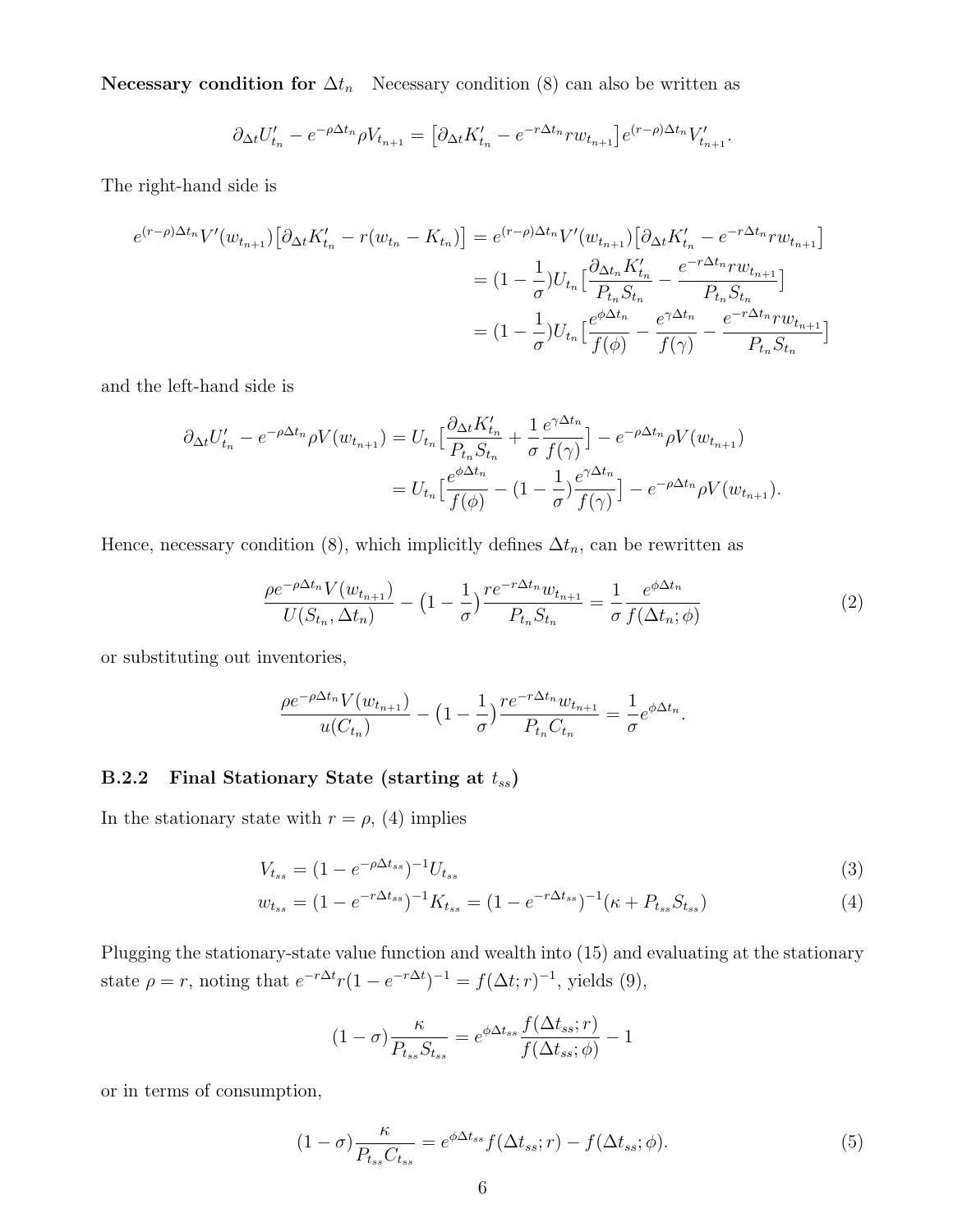Furthermore, by plugging (17) into (9), we can express the optimal shopping cycle in the stationary state instead as a function of the total level of wealth in stationary state,  $w_{tss}$ ,<sup>[5](#page-6-0)</sup>

$$
(1 - \sigma) \left[ \frac{\kappa}{(1 - e^{-r\Delta t_{ss}}) w_{t_{ss}} - \kappa} \right] = e^{\phi \Delta t_{ss}} \frac{f(\Delta t_{ss}; r)}{f(\Delta t_{ss}; \phi)} - 1.
$$
 (6)

Approximate steady-state trip interval ("square-root formula") Define the right-hand side of (18)

$$
F(\Delta t) = e^{\phi \Delta t} f(\Delta t; r) - f(\Delta t; \phi).
$$

Taking a second-order Taylor expansion of F around  $\Delta t = 0$ 

$$
F(\Delta t) \approx F(0) + F'(0)\Delta t + F''(0)\frac{(\Delta t)^2}{2},
$$

noting that

$$
F(0) = 0
$$
  
\n
$$
F'(\Delta t) = \phi e^{\phi \Delta t} f(\Delta t; \phi) + e^{(\phi + \delta)\Delta t} - e^{\phi \Delta t} \implies F'(0) = 0
$$
  
\n
$$
F''(\Delta t) = \phi^2 e^{\phi \Delta t} f(\Delta t; \phi) + (2\phi + r)e^{(\phi + r)\Delta t} - \phi e^{\phi \Delta t} \implies F''(0) = (1 - \sigma)(\delta + r)
$$

yields

$$
F(\Delta t) \approx (1 - \sigma)(\delta + r)\frac{(\Delta t)^2}{2}.
$$

If  $\sigma = 0$  (which we cannot reject based on our estimates of the long-run spending response), then consumption is constant, in particular  $C_{t_n} = C$ , and does not depend on  $\Delta t$ . Hence the left-hand side of (18) is not affected by the Taylor expansion around  $\Delta t = 0$ . Therefore, substituting the approximation of the right-hand side into (18) yields the approximate square root formula in the text,

$$
\Delta t_{ss} \approx \sqrt{\frac{\kappa}{\frac{\delta+r}{2}P_{t_{ss}}C_{t_{ss}}} }.
$$

#### B.2.3 Interim Shopping Period (starting at  $t_{ss-1}$ )

A. Change of the iterim-period interval  $(\Delta t_{ss-1})$  Using (15) we have

$$
\frac{1}{\sigma} \frac{e^{\phi \Delta t_{ss-1}}}{f(\Delta t_{ss-1}; \phi)} = \frac{\rho e^{-\rho \Delta t_{ss-1}} V(w_{t_{ss}})}{U(C_{t_n}, \Delta t_n)} - (1 - \frac{1}{\sigma}) \frac{r e^{-r \Delta t_{ss-1}} w_{t_{ss}}}{P_{t_{ss-1}} S_{t_{ss-1}}}
$$

<span id="page-6-0"></span><sup>&</sup>lt;sup>5</sup>Note that if  $\sigma = 1$  (i.e., income effect equals substitution effect) then  $\Delta t_{ss}$  is not defined by (9) since the LHS=RHS=0 independent of  $\Delta t_{ss}$ , but instead is pinned down by the steady-state budget constraint.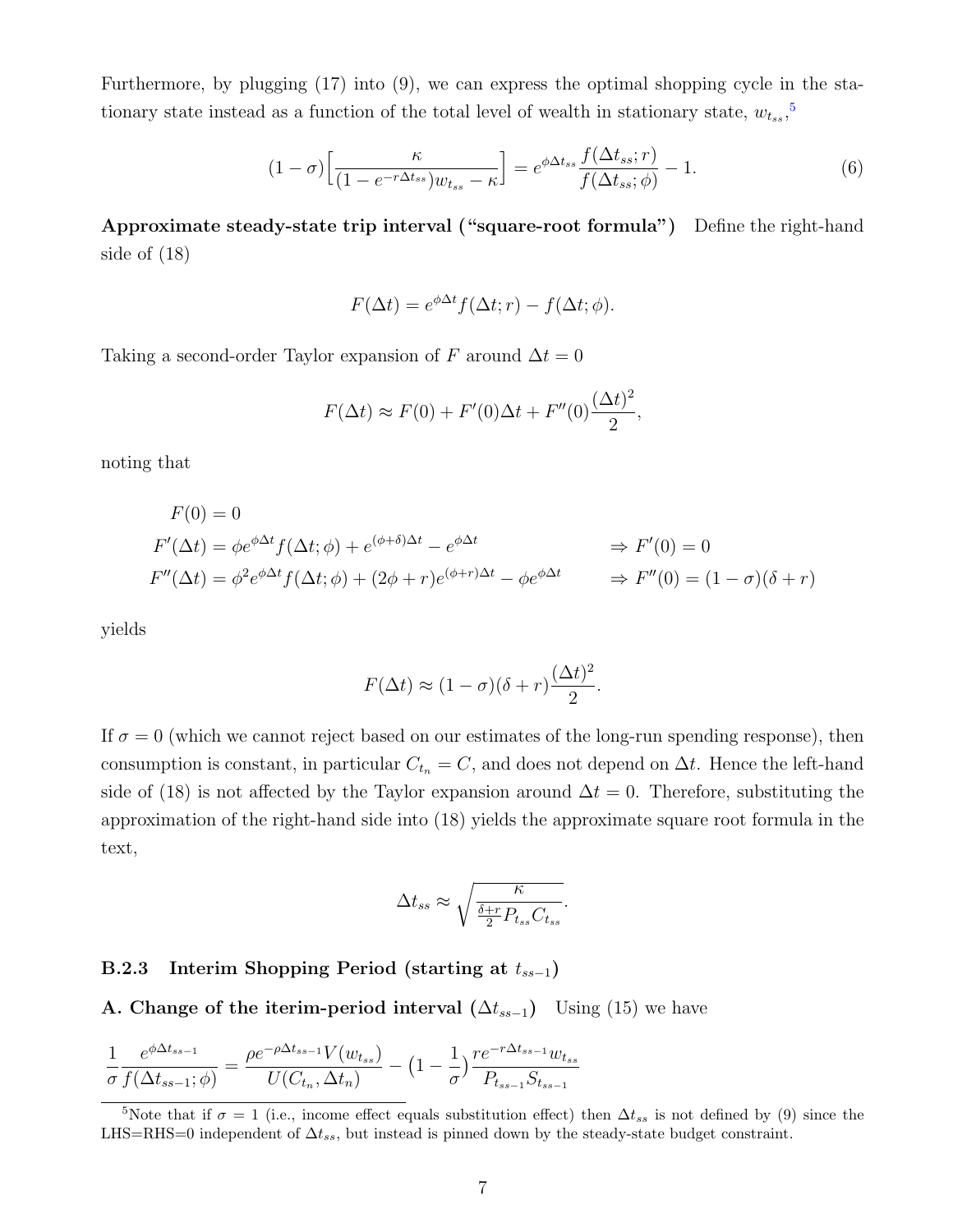$$
= \frac{\rho e^{-\rho \Delta t_{ss-1}} (1 - e^{-\rho \Delta t_{ss}})^{-1} U_{t_{ss}}}{U_{t_{ss-1}}} - (1 - \frac{1}{\sigma}) \frac{r e^{-r \Delta t_{ss-1}} (1 - e^{-r \Delta t_{ss}})^{-1} (\kappa + P_{t_{ss}} S_{t_{ss}})}{P_{t_{ss-1}} S_{t_{ss-1}}}
$$

$$
= r e^{-r \Delta t_{ss-1}} (1 - e^{-r \Delta t_{ss}})^{-1} \Big[ \frac{U_{t_{ss}}}{U_{t_{ss-1}}} - (1 - \frac{1}{\sigma}) \Big( \frac{P_{t_{ss}} S_{t_{ss}}}{P_{t_{ss-1}} S_{t_{ss-1}}} + \frac{\kappa}{P_{t_{ss-1}} S_{t_{ss-1}}} \Big) \Big].
$$

Using (7) we find an expression for  $U_{tss}/U_{tss-1}$ ,

$$
\frac{U_{t_{ss}}}{U_{t_{ss-1}}} = \frac{u(S_{t_{ss}})f(\Delta t_{ss};\phi)^{1/\sigma}}{u(S_{t_{ss-1}})f(\Delta t_{ss-1};\phi)^{1/\sigma}} = \left(\frac{S_{t_{ss}}}{S_{t_{ss-1}}}\right)^{1-1/\sigma} \left(\frac{f(\Delta t_{ss};\phi)}{f(\Delta t_{ss-1};\phi)}\right)^{1/\sigma}
$$

$$
= e^{(\sigma-1)(r-\rho)\Delta t_{ss-1}} \left(\frac{P_{t_{ss}}}{P_{t_{ss-1}}}\right)^{1-\sigma} \frac{f(\Delta t_{ss};\phi)}{f(\Delta t_{ss-1};\phi)}
$$

and

$$
\frac{P_{t_{ss}}S_{t_{ss}}}{P_{t_{ss-1}}S_{t_{ss-1}}} + \frac{\kappa}{P_{t_{ss-1}}S_{t_{ss-1}}} = \frac{P_{t_{ss}}S_{t_{ss}}}{P_{t_{ss-1}}S_{t_{ss-1}}} \left(1 + \frac{\kappa}{P_{t_{ss}}S_{t_{ss}}}\right)
$$
\n
$$
= e^{\sigma(r-\rho)\Delta t_{ss-1}} \left(\frac{P_{t_{ss}}}{P_{t_{ss-1}}}\right)^{1-\sigma} \frac{f(\Delta t_{ss};\phi)}{f(\Delta t_{ss-1};\phi)} \left(1 + \frac{\kappa}{P_{t_{ss}}S_{t_{ss}}}\right).
$$

Plugging back in and evaluating at  $\rho=r,$ 

$$
\frac{1}{\sigma} \frac{e^{\phi \Delta t_{ss-1}}}{f(\Delta t_{ss-1}; \phi)} = e^{-r(\Delta t_{ss-1} - \Delta t_{ss})} f(\Delta t_{ss}; r)^{-1} \left(\frac{P_{t_{ss}}}{P_{t_{ss-1}}}\right)^{1-\sigma} \frac{f(\Delta t_{ss}; \phi)}{f(\Delta t_{ss-1}; \phi)} \left[1 - \left(1 - \frac{1}{\sigma}\right)\left(1 + \frac{\kappa}{P_{t_{ss}}S_{t_{ss}}}\right)\right]
$$
\n
$$
= e^{-r(\Delta t_{ss-1} - \Delta t_{ss})} f(\Delta t_{ss}; r)^{-1} \left(\frac{P_{t_{ss}}}{P_{t_{ss-1}}}\right)^{1-\sigma} \frac{f(\Delta t_{ss}; \phi)}{f(\Delta t_{ss-1}; \phi)} \frac{1}{\sigma} \left[1 + \left(1 - \sigma\right) \frac{\kappa}{P_{t_{ss}}S_{t_{ss}}}\right].
$$

Therefore,

$$
(1-\sigma)\frac{\kappa}{P_{t_{ss}}S_{t_{ss}}} = e^{\phi \Delta t_{ss-1} + r(\Delta t_{ss-1} - \Delta t_{ss})} \frac{f(\Delta t_{ss};r)}{f(\Delta t_{ss};\phi)} \left(\frac{P_{t_{ss}}}{P_{t_{ss-1}}}\right)^{-(1-\sigma)} - 1.
$$

Substituting the left-hand side with (9)

$$
\left(\frac{P_{t_{ss}}}{P_{t_{ss-1}}}\right)^{(1-\sigma)} = e^{(\phi+r)(\Delta t_{ss-1} - \Delta t_{ss})} = e^{(1-\sigma)(\delta+r)(\Delta t_{ss-1} - \Delta t_{ss})}
$$

and taking logs yields

$$
\Delta t_{ss-1} - \Delta t_{ss} = \frac{\ln (P_{t_{ss}}/P_{t_{ss-1}})}{\delta + r}.
$$

Elasticity Hence, we obtain (11) by the following approximation,

$$
\frac{\ln\left(P_{t_{ss}}/P_{t_{ss-1}}\right)}{(\delta+r)\Delta t_{ss}} = \frac{\Delta t_{ss-1} - \Delta t_{ss}}{\Delta t_{ss}} \approx -\ln\left(\Delta t_{ss}/\Delta t_{ss-1}\right)
$$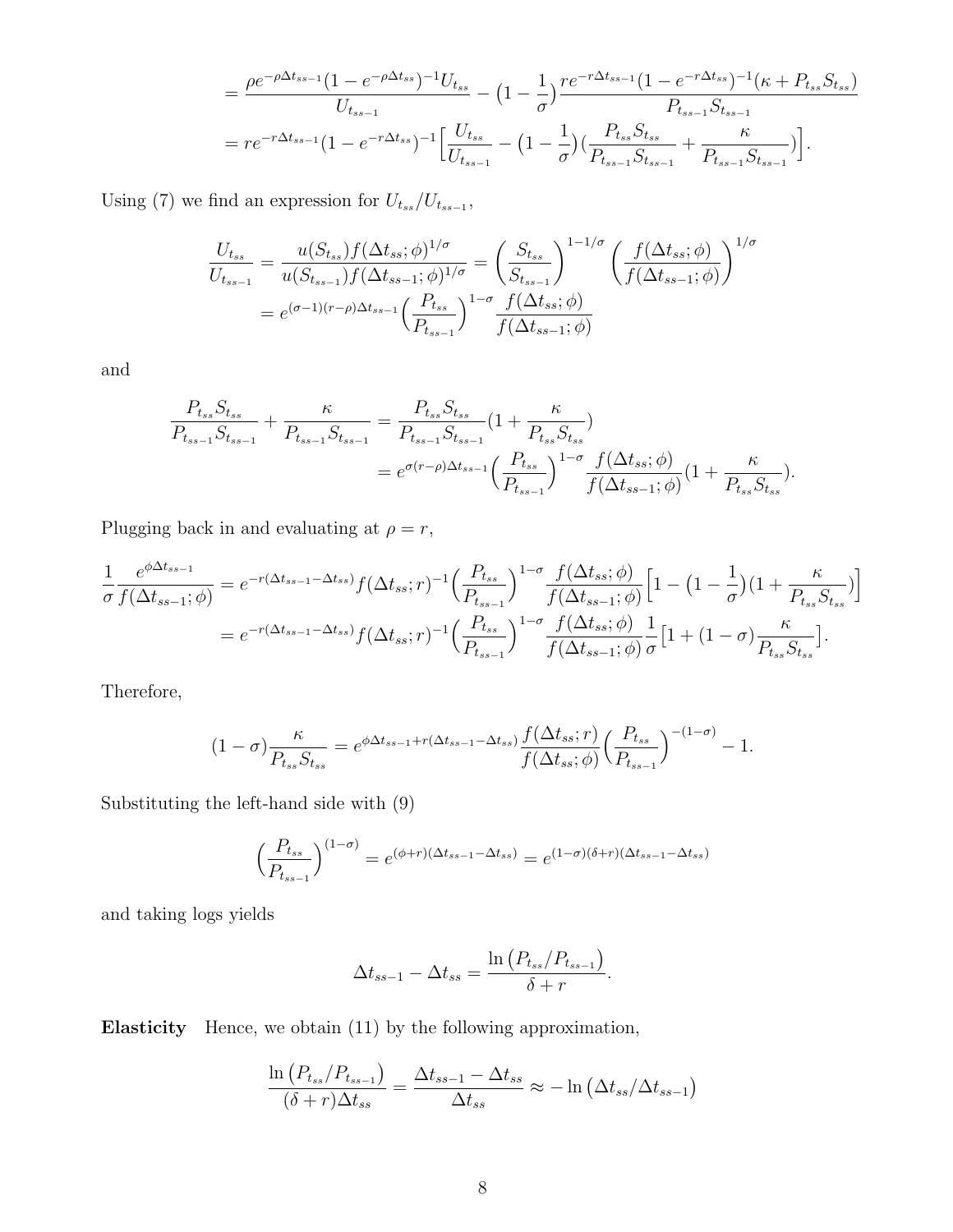such that

$$
\varepsilon_{\Delta t_{ss-1}} = \frac{d \ln(\Delta t_{ss}/\Delta t_{ss-1})}{d \ln(1 + \tau_{ts})} \Big|_{\Delta t_{ss} \text{ cons}} = -\frac{1}{(\delta + r)\Delta t_{ss}} \frac{d \ln(P_{t_{ss}}/P_{t_{ss-1}})}{d \ln(1 + \tau_{ts})}
$$

$$
= -\frac{B_{\tau}}{(\delta + r)\Delta t_{ss}}.
$$

#### **B.** Change of iterim-period spending  $(s_{i,t_{ss-1}})$  Beginning-of-period inventory of good i is

$$
s_{i,t_n} = b_i \left(\frac{p_{i,t_n}}{P_{t_n}}\right)^{-\eta} S_{t_n}
$$

such that

$$
\frac{s_{i,t_{ss-1}}}{s_{i,t_{ss}}} = \left(\frac{p_{i,t_{ss}}}{p_{i,t_{ss-1}}}\right)^{\eta} \left(\frac{P_{t_{ss}}}{P_{t_{ss-1}}}\right)^{-\eta} \frac{S_{t_{ss-1}}}{S_{t_{ss}}}.
$$

Substituting Euler equation (7) evaluated at  $\rho = r$  yields

$$
\frac{s_{i,t_{ss-1}}}{s_{i,t_{ss}}} = \left(\frac{p_{i,t_{ss}}}{p_{i,t_{ss-1}}}\right)^{\eta} \left(\frac{P_{t_{ss}}}{P_{t_{ss-1}}}\right)^{\sigma-\eta} \frac{f(\Delta t_{ss-1};\phi)}{f(\Delta t_{ss};\phi)}.
$$

Using the fact that  $\frac{d \ln(P_{tss}/P_{tss-1})}{d \ln(1+\tau_{tss})} = B_{\tau}$ , the compensated short-run spending elasticity of a forward-looking consumer is

$$
\varepsilon_{s_{i,t_{ss}-1}} \equiv \frac{d \ln(s_{i,t_{ss}}/s_{i,t_{ss}-1})}{d \ln(1+\tau_{ts})} \n= -(\sigma - \eta) \frac{d \ln(P_{t_{ss}}/P_{t_{ss}-1})}{d \ln(1+\tau_{ts})} - \eta \cdot \frac{d \ln(p_{i,t_{ss}}/p_{i,t_{ss}-1})}{d \ln(1+\tau_{ts})} - \frac{d \ln(f(\Delta t_{ss}-1;\phi)/f(\Delta t_{ss};\phi))}{d \ln(1+\tau_{ts})} \n= -(\sigma - \eta)B_{\tau} - \eta \cdot 1_{\{i=\tau\}} - \frac{d \ln(f(\Delta t_{ss}-1;\phi)/f(\Delta t_{ss};\phi))}{d \ln(1+\tau_{ts})} \n= \varepsilon_{i}^{c} - \frac{d \ln(f(\Delta t_{ss}-1;\phi)/f(\Delta t_{ss};\phi))}{d \ln(1+\tau_{ts})}.
$$

Hence, the additional sensitivity of spending relative to consumption is driven by the last term.

Elasticity Evaluating the derivatives of f around  $d\tau = 0$  such that  $d\ln f(\Delta t_{ss-1}; \phi) \approx d\ln f(\Delta t_{ss}; \phi)$ and using (11) we get

$$
\frac{d \ln f(\Delta t_{ss-1}; \phi)}{d \ln(1 + \tau_{ts})} - \frac{d \ln f(\Delta t_{ss}; \phi)}{d \ln(1 + \tau_{ts})} \approx \frac{e^{\phi \Delta t_{ss}}}{f(\Delta t_{ss}; \phi)} \frac{d(\Delta t_{ss-1} - \Delta t_{ss})}{d \ln(1 + \tau_{ts})}
$$

$$
= \frac{e^{\phi \Delta t_{ss}}}{f(\Delta t_{ss}; \phi)} \frac{B_{\tau}}{\delta + r}.
$$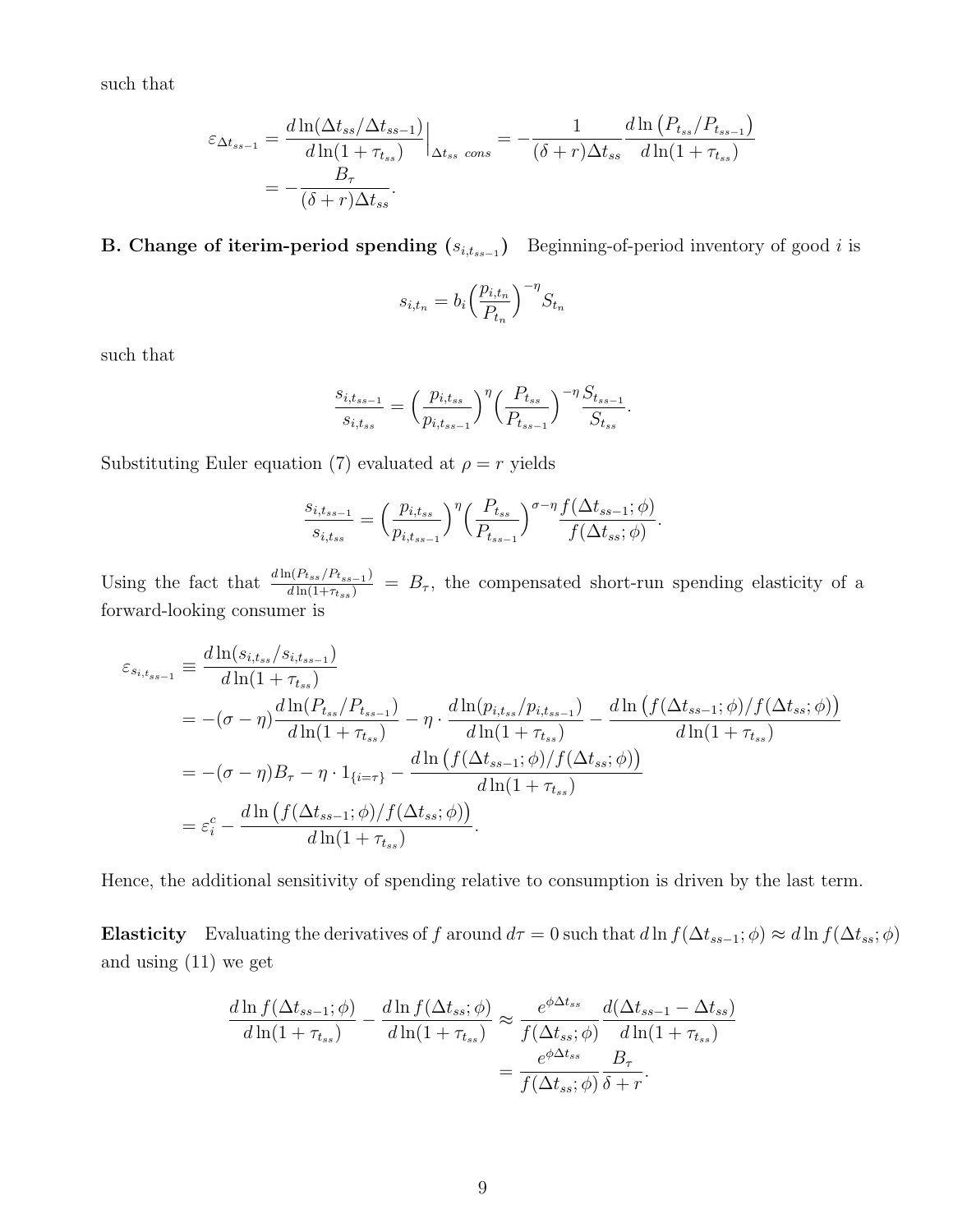Taking a first order approximation of  $G(\phi) \equiv \frac{e^{\phi \Delta t}}{f(\Delta t; \phi)} = \frac{\phi e^{\phi \Delta t}}{e^{\phi \Delta t}}$  $\frac{\phi e^{\phi \Delta t}}{e^{\phi \Delta t} - 1}$  around  $\phi = 0$ ,  $G(\phi) \approx \frac{1}{\Delta t} + \frac{1}{2}$  $rac{1}{2}\phi,$ yields

$$
\frac{d \ln \left( f(\Delta t_{ss-1}; \phi) / f(\Delta t_{ss}; \phi) \right)}{d \ln(1 + \tau_{ts})} \approx \frac{B_{\tau}}{\delta + r} \left( \frac{1}{\Delta t_{ss}} + \frac{\phi}{2} \right).
$$

Evaluating G at  $\phi = 0$  instead yields the approximation in (12).

**Proof:** Using de l'Hopital's rule,  $G(0) = \lim_{\phi \to 0} G(\phi) = \frac{1}{\Delta t}$ . After some algebra, the derivative of G simplifies to  $G'(\phi) = \frac{e^{\phi \Delta t} (e^{\phi \Delta t} - 1 - \phi \Delta t)}{(e^{\phi \Delta t} - 1)^2}$  $\frac{(e^{\varphi\Delta t}-1-\phi\Delta t)}{(e^{\phi\Delta t}-1)^2}$ . Using de l'Hopital's rule again,  $G'(0) = \lim_{\phi\to 0} G'(\phi) =$ 1  $\frac{1}{2}$ .

#### B.2.4 Pre Tax Change Periods (until  $t_{ss-1}$ )

Consider the problem of choosing how to space N trips planned to occur before the interim shopping trip at  $t_{ss-1} = t_{\tau}^{-.6}$  $t_{ss-1} = t_{\tau}^{-.6}$  $t_{ss-1} = t_{\tau}^{-.6}$  Without much loss of generality we start model time at a date that corresponds to a shopping transaction. The goal is to show that for an appropriate choice of tax change date  $t_{\tau}$  there is a solution involving a constant trip interval  $\Delta t = \Delta t_{ss-2} = \Delta t_{ss-q}$   $\forall q \geq 2$ and constant beginning-of-period consumption  $C = C_{t_{ss-2}} = C_{t_{ss-q}} \ \forall q \geq 2$ . Define the start and end dates of the pre tax change period

$$
t_0 = 0
$$
  

$$
t_N = t_\tau^- = t_{ss-1}.
$$

There are  $N+1$  transaction dates and N transaction intervals. Also define  $V(w_{t_{\tau}})$  as the value of the problem starting from the interim shopping trip at  $t_{\tau}^-$  given accumulated wealth  $w_{t_{\tau}^-}$ . The problem is

$$
V(w_0) = \max_{w_{t_\tau}, \Delta t_0, \dots, \Delta t_{N-1}, C_{t_0}, \dots, C_{t_{N-1}}} \sum_{k=0}^{N-1} e^{-\rho \sum_{j=0}^{k-1} \Delta t_j} U(C_{t_k}, \Delta t_k) + e^{-\rho t_\tau} V(w_{t_\tau})
$$

subject to

$$
t_{\tau}^{-} = \sum_{k=0}^{N-1} \Delta t_k
$$
  

$$
w_0 = \sum_{k=0}^{N-1} e^{-r \sum_{j=0}^{k-1} \Delta t_j} K_{t_k} + e^{-rt_{\tau}^{-}} w_{t_{\tau}-}
$$

where the multiplier on first constraint is  $\lambda_1$  and on second constraint is  $\lambda_2$ .

<span id="page-9-0"></span><sup>&</sup>lt;sup>6</sup>Note that it is best for the household to take the interim trip as close to  $t<sub>\tau</sub>$  as possible, all else constant.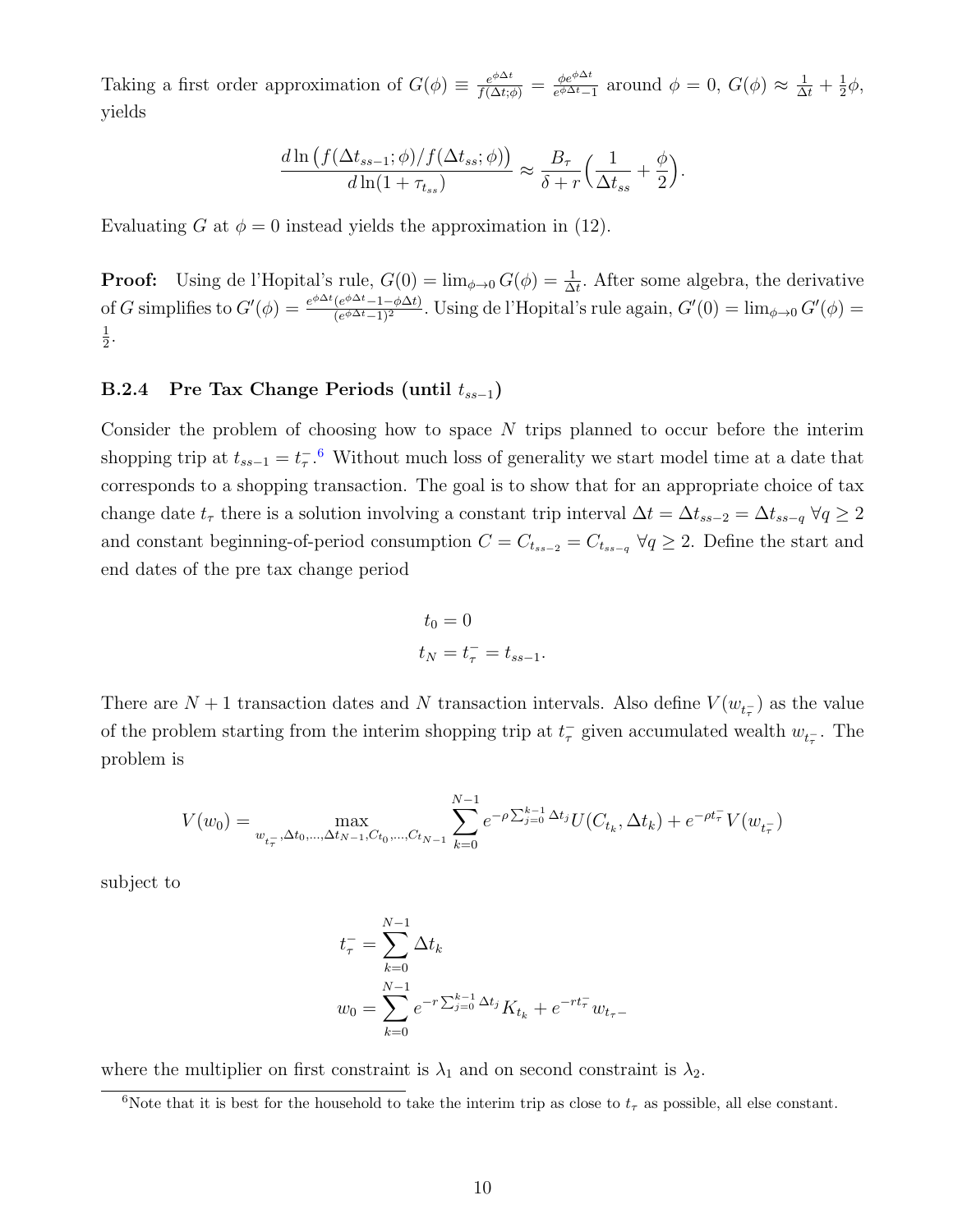Necessary condition for  $\Delta t_n$ 

$$
e^{-\rho t_n}\lambda_1 = \left[\partial_{\Delta} U'_{t_n} - \rho \sum_{k=n+1}^{N-1} e^{-r \sum_{j=0}^{k-1} \Delta t_j} U_{t_k}\right] - \lambda_2 \left[\partial_{\Delta} K'_{t_n} - r \sum_{k=n+1}^{N-1} e^{-\rho \sum_{j=0}^{k-1} \Delta t_j} K_{t_k}\right].
$$
 (7)

Necessary condition for  $C_{t_n}$ 

<span id="page-10-0"></span>
$$
\partial_C U'_{t_n} = \lambda_2 \cdot \partial_C K'_{t_n}.\tag{8}
$$

Necessary condition for  $w_{t_{\tau}^-}$ 

$$
e^{-\rho t_{\tau}^{-}} V'(w_{t_{\tau}^{-}}) = \lambda_2 e^{-rt_{\tau}^{-}} \tag{9}
$$

Using (22) and  $r = \rho$  we get

$$
\lambda_2=V'(w_{t_\tau^-})
$$

The consumption Euler equation is

$$
\frac{\partial_C U'_{t_n}}{\partial_C U'_{t_{n+1}}} = \frac{P_{t_n}}{P_{t_{n+1}}} \frac{f(\Delta t_n; \phi)}{f(\Delta t_{n+1}; \phi)} \frac{f(\Delta t_n; \gamma)}{f(\Delta t_{n+1}; \gamma)}
$$

The transaction Euler equation is obtained using (20), [\(7\)](#page-10-0),

$$
\partial_{\Delta} U'_{t_n} - \rho e^{-\rho \Delta t_n} U'_{t_{n+1}} - [\partial_{\Delta} K'_{t_n} - r e^{-r \Delta t_n} K_{t_{n+1}}] V'(w_{t_n}) = e^{-\rho \Delta t_n} \partial_{\Delta} U'_{t_{n+1}} - e^{-r \Delta t_n} \partial_{\Delta} K'_{t_{n+1}} V'(w_{t_n}).
$$

Using the constant guess for the solution,  $\Delta t_n = \Delta_{t_{ss-2}} = \Delta t$  and  $C_{t_n} = C_{t_{ss-2}} = C$ , we obtain a condition similar to the steady state equation for the post tax transaction interval,

$$
\partial_{\Delta} U' - \rho \frac{e^{-\rho \Delta t}}{1 - e^{-\rho \Delta t}} U = [\partial_{\Delta} K' - r \frac{e^{-r \Delta t}}{1 - e^{-r \Delta t}} K] V'(w_{t_{\tau}}).
$$

Using similar steps as in the derivation of the steady state above, we can combine this relationship with (21) to yield  $f(\Delta t)$ 

$$
(1 - \sigma) \frac{\kappa}{P_{t_{ss-2}} S_{t_{ss-2}}} = e^{\phi \Delta t_{ss-2}} \frac{f(\Delta t_{ss-2}; r)}{f(\Delta t_{ss-2}; \phi)} - 1.
$$
 (10)

Furthermore, since  $V'(w_{t_{\tau}})$  is also the multiplier in the post-tax steady state, we can relate  $C_{t_{ss-2}}$ and  $C_{t_{ss}}$  through  $(21)$ ,

$$
\partial_C U'_{t_n}=V'(w_{t_\tau^-})\partial_C K'_{t_n},
$$

such that

$$
u'(C_{t_{ss-2}})f(\Delta t_{ss-2};\gamma)^{1/\sigma-1}f(\Delta t_{ss-2};\phi) = V'(w_{t_{\tau}})P_{t_{ss-2}}\frac{f(\Delta t_{ss-2};\phi)}{f(\Delta t_{ss-2};\gamma)}
$$

which reduces to

$$
u'(C_{t_{ss-2}}) = V'(w_{t_{\tau}-})P_{t_{ss-2}}f(\Delta t_{ss-2};\gamma)^{-1/\sigma}.
$$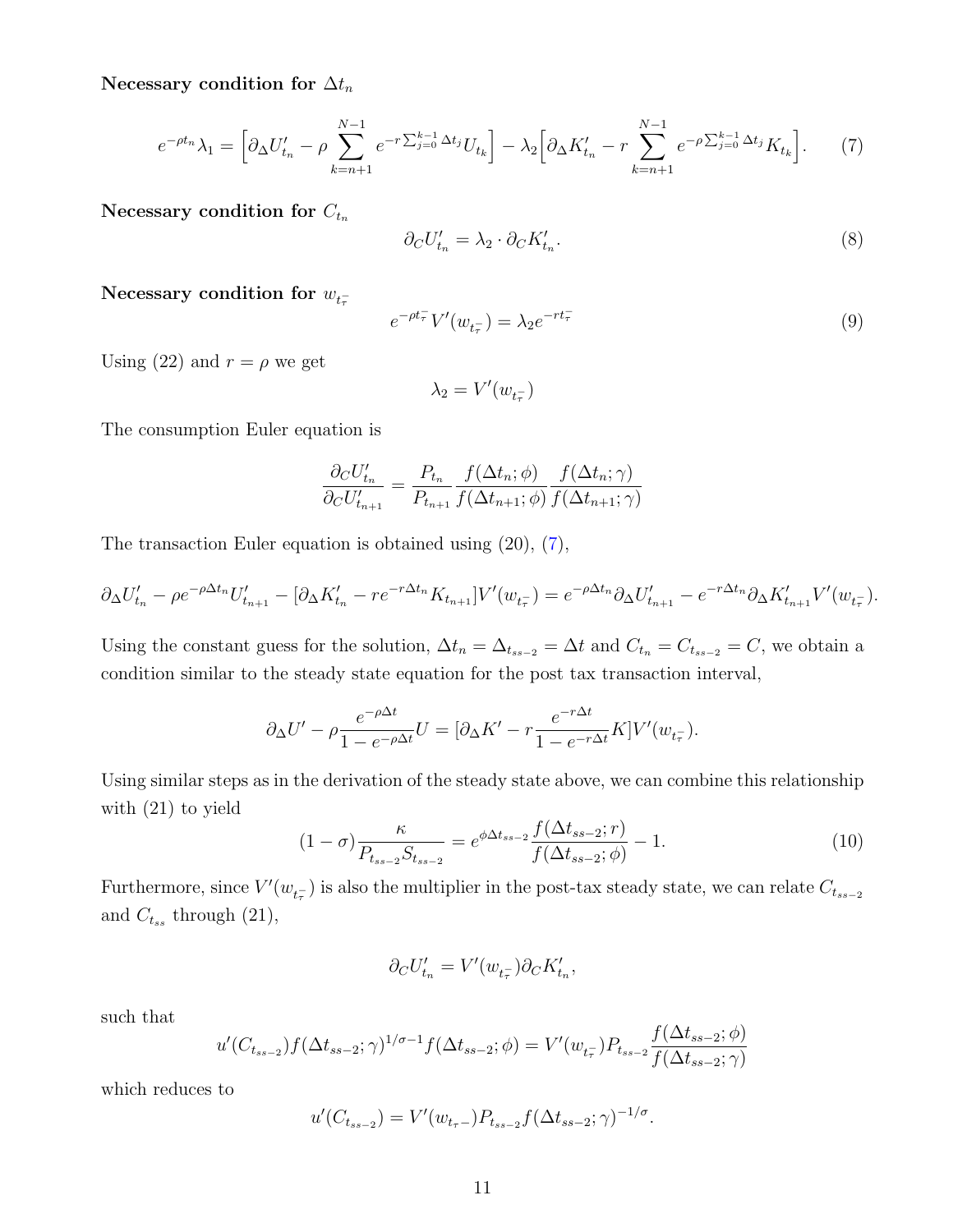Hence,

$$
C_{t_{ss-2}} = \left(P_{t_{ss-2}}V'(w_{t_\tau^-})\right)^{-\sigma}
$$

and

$$
C_{t_{ss}} = \left(P_{t_{ss}}V'(w_{t_{\tau}^-})\right)^{-\sigma}
$$

such that

$$
\frac{C_{t_{ss-2}}}{C_{t_{ss}}} = \left(\frac{P_{t_{ss-2}}}{P_{t_{ss}}}\right)^{-\sigma}.
$$

If we use  $S_{t_{ss-2}} = C_{t_{ss-2}} f(\Delta t_{ss-2}; \phi)$  in (23), we have two equations in  $\Delta t_{ss-2}$  and  $C_{t_{ss-2}}$ , which we solve to get the pre tax change solution

$$
(1 - \sigma) \frac{\kappa}{P_{t_{ss-2}} C_{t_{ss-2}} f(\Delta t_{ss-2}; \phi)} = e^{\phi \Delta t_{ss-2}} \frac{f(\Delta t_{ss-2}; r)}{f(\Delta t_{ss-2}; \phi)} - 1
$$

$$
\frac{C_{t_{ss-2}}}{C_{t_{ss}}} = \left(\frac{P_{t_{ss-2}}}{P_{t_{ss}}}\right)^{-\sigma}
$$

To make sure  $\sum_{k=0}^{N-1} \Delta t_k = t_\tau$  is satisfied we set

$$
t_{\tau-}=N\cdot\Delta t_{ss-2}.
$$

This solution has a straightforward interpretation: Intertemporal consumption allocation satisfies the standard consumption Euler equation (even in the presence of transaction fixed costs and product storability) and the optimal trip interval in the pre tax change period reflects the same trade-offs as in the final steady state. Figure 4 highlights these two features of optimal transaction intervals and spending and consumption plans.

## C. Tax Salience and Announcement Effects

#### C.1 Tax Salience: Evidence from Ballot Initiative

A natural question that arises given the results displayed in Figure 2 is whether tax salience plays an additional role in consumers response to a sales tax rate chang and whether news about future sales tax changes prompt a response via an income or wealth effect. While the results in Section 4 document a significant degree of tax foresight on average, it seems reasonable that some households are not fully aware of the tax rate changes, or some aspects of the tax code such as the exemption status of certain goods is not fully salient (e.g., cookies vs. candies). In this section, we test whether more salient tax changes elicit larger spending responses. This analysis is motivated by several highly influential previous studies that document a large degree of nonsalience of sales tax rates among consumers (see the literature mentioned in the introduction). Table A.1 presents the results from this analysis.

Panel A uses two measures of tax salience and examines their impact on changes in household spending. The first is the aforementioned index of sales tax news coverage in the month prior to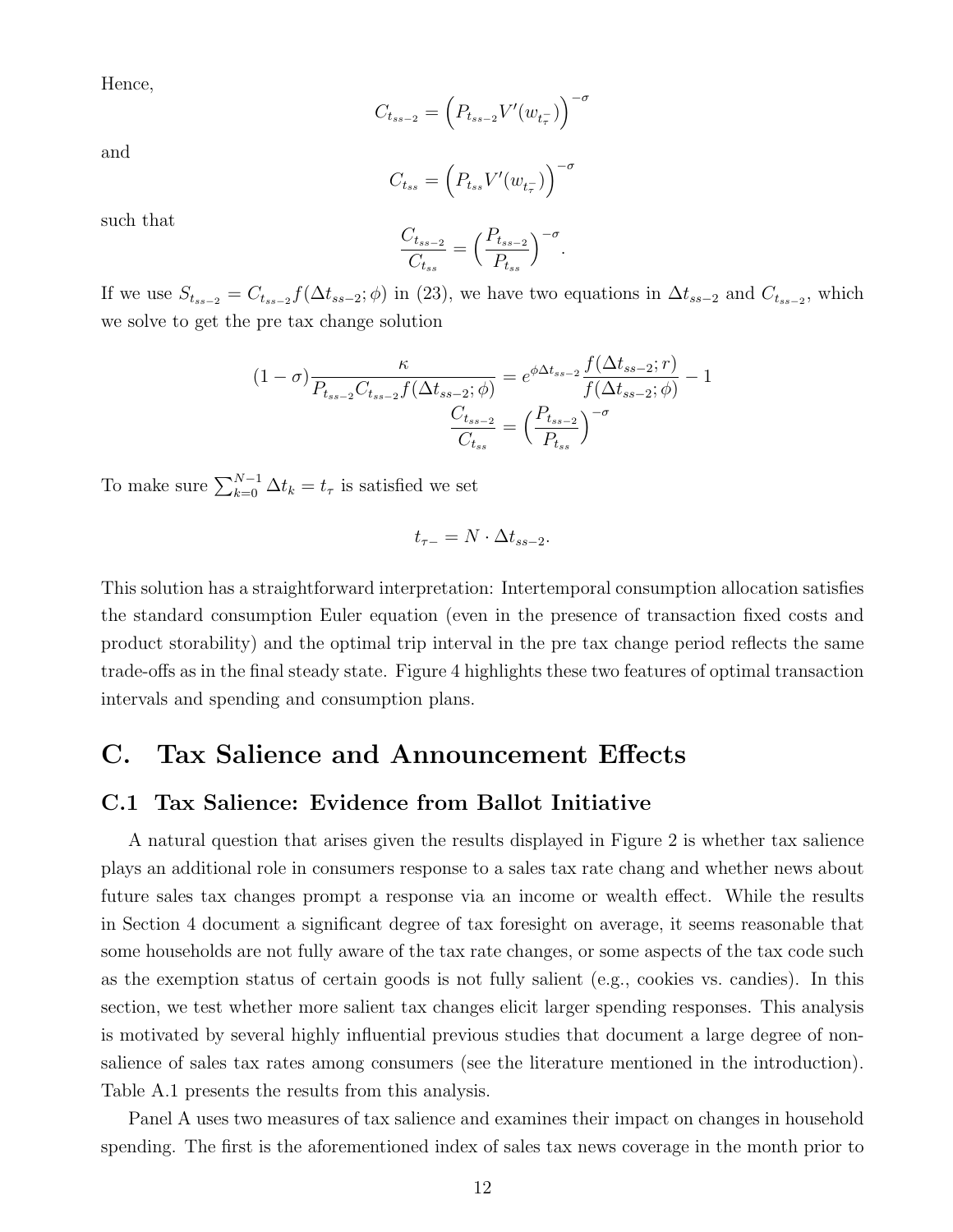the change. Given that the size of the sales tax change strongly impacts the level of coverage, we first obtain the residuals from a regression of the amount of sales tax news coverage on the size of the change, the squared size of the change, and time fixed effects. With this approach, we interpret the resulting residuals as a measure of news coverage of the impending sales tax change that is unrelated to the size of the change (ideally driven by the amount of other important news in that period, editorial decisions, etc.). Here, the assumption is that the more that sales taxes are written about in local newspapers, the more likely it is that a given household will be aware of the upcoming change in sales taxes and that they will be in position to react to the change.

Columns 1 to 3 interact this news-based measure with changes in state sales taxes. To facilitate the quantitative interpretation, we normalize the news measure by its standard deviation. Since it is a residual, the resulting transformation has mean zero and a unit standard deviation (i.e., a standard score). We again find that, in general, sales tax changes have a negative relationship with spending in the month of the tax change, comparable with the baseline effects reported in Column 2 of Tables 1 and 5. Moreover, changes that had more news coverage (conditional on the size of the change) also had larger declines. The coefficient on the interaction term of Column 1 shows that an increase in news coverage of one standard deviation would increase the spending response to a 1ppt sales tax change by about  $20\%$  (from  $-1.8\%$  to  $-2.1\%$ ). The effect is again similarly shared by taxable and tax-exempt spending.

Columns 4 to 6 take a different approach to testing heterogeneity in household responses across sales tax changes with different salience. Here we utilize data on state-level ballot measures that changed state sales taxes. Our prior is that sales tax changes enacted through state-wide ballots would garner more media attention than those enacted through a vote solely by their state representatives and also would force all voters to be at least somewhat aware of the initiative that they are voting on. Consistent with this hypothesis, we find that changes in sales tax rates that were authorized by a state-wide ballot measure tended to produce much larger responses among households.

#### C.2 'News' Response: Income, Wealth and Substitution Effects

Panel B of Table A.1 demonstrates some evidence for an announcement effect of sales taxes. For most of the changes in our sample, we are unable to determine when exactly the sales tax change was finalized (often 3 months to 12 months prior to the change taking place). For state ballot provisions, however, we can precisely measure this date, allowing us to look for changes in household spending behavior prior to the change actually taking place.<sup>[7](#page-12-0)</sup>

In a model with fully informed and rational consumers, households would perceive this future tax increase as a persistent increase in future prices. At the time of the announcement (which is before time 0 in the model of Section 5), this leads to a spending response that is the combination

<span id="page-12-0"></span><sup>&</sup>lt;sup>7</sup>Ideally we would weigh the responses by how close the outcome of the ballot proposition was in order to interpret the spending response as a rational response to a change in expected tax rates. Unfortunately, we do not yet have this data.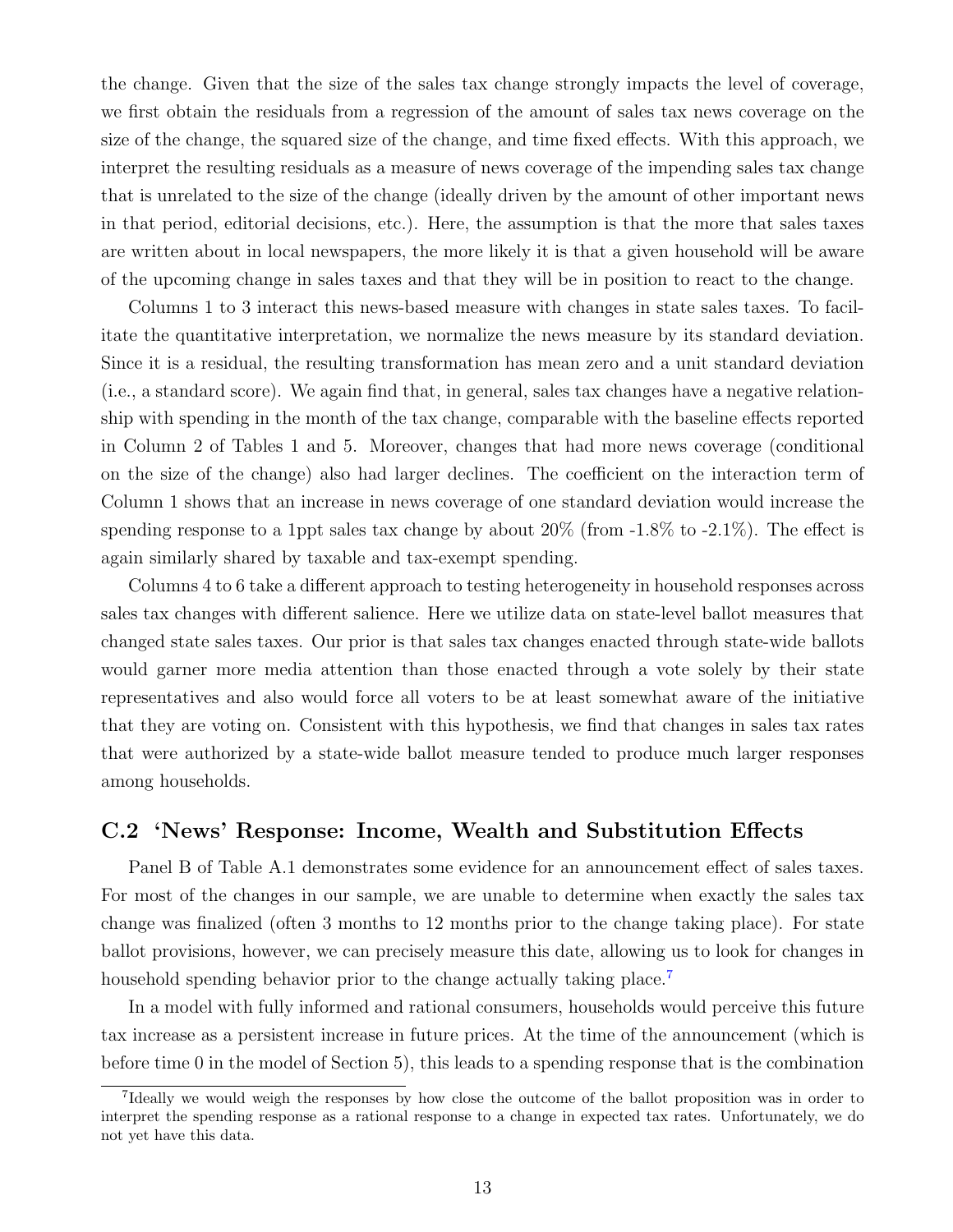of a negative income effect (the same pre-tax consumption plan is more expensive) and a positive intertemporal substitution effect (spending is temporarily cheaper in the period before the sales tax increase). In addition, there could be wealth effects that depend on the consumer's perception and valuation of what the government plans to do with the additional revenue.

Column 7 provides suggestive evidence that this effect might play a role, on average, across all ballots (whether they passed or failed), with the act of voting on the ballot being associated with a 0.5% decline in household retail spending. We further refine the analysis by separating these ballots into those that failed and those that passed, finding opposite signed coefficients. Judging the point estimates, we find a near zero effect on spending following a failed tax increase initiative, while we see a much larger decrease in spending following a successful tax increase vote. These results are consistent with forward-looking behavior on the part of consumer, although they are not statistically significant.

### D. Elasticity of Intertemporal Substitution

We conclude from the long-run spending responses that the consumption EIS is small, in line with recent work by [Best et al.](#page-14-1) [\(2020\)](#page-14-1). We construct a 95% confidence interval for the consumption EIS of  $[-1.11, 1.49]$ .

Here we describe the intuition behind our calibration approach. We believe that the best way to calibrate the consumption EIS is to use the long-run tax responses. Although there is substantial intertemporal variation in spending in the short run, this variation is less informative about the consumption EIS. As the short-run variation reflects both a spending response and a consumption response, it is in practice hard to say much about the consumption EIS using this variation. The temporal pattern indeed most likely just reflects the fact that items can be purchased at a lower price prior to tax increase and then stored. The size of the short-run spending response depends on the size of the holding cost, and in particular on depreciation.

In the model, the consumption EIS does affect the short-run response, but because the shortrun response also depends on the depreciation rate  $\delta$ , which is not directly observable to us, the short-run variation in the data could be consistent with a wide range of values for the consumption EIS. The short-run response is not expecially sensitive to the consumption EIS, which affects the trips elasticity through its effect on the optimal trip interval. The EIS affects the trip interval because it determines the rate at which consumption declines during the period between trips. The more consumption is concentrated at the start of period, the lower is the holding cost and the longer is the time between trips – all else fixed. This is also one of the reasons why the square root formula does not hold with non-zero consumption EIS (as the square root formula assumes constant consumption). We believe that the finding that one cannot easily draw inference about the consumption EIS from this and similar variation in short-run spending is an important insight and contribution of our paper.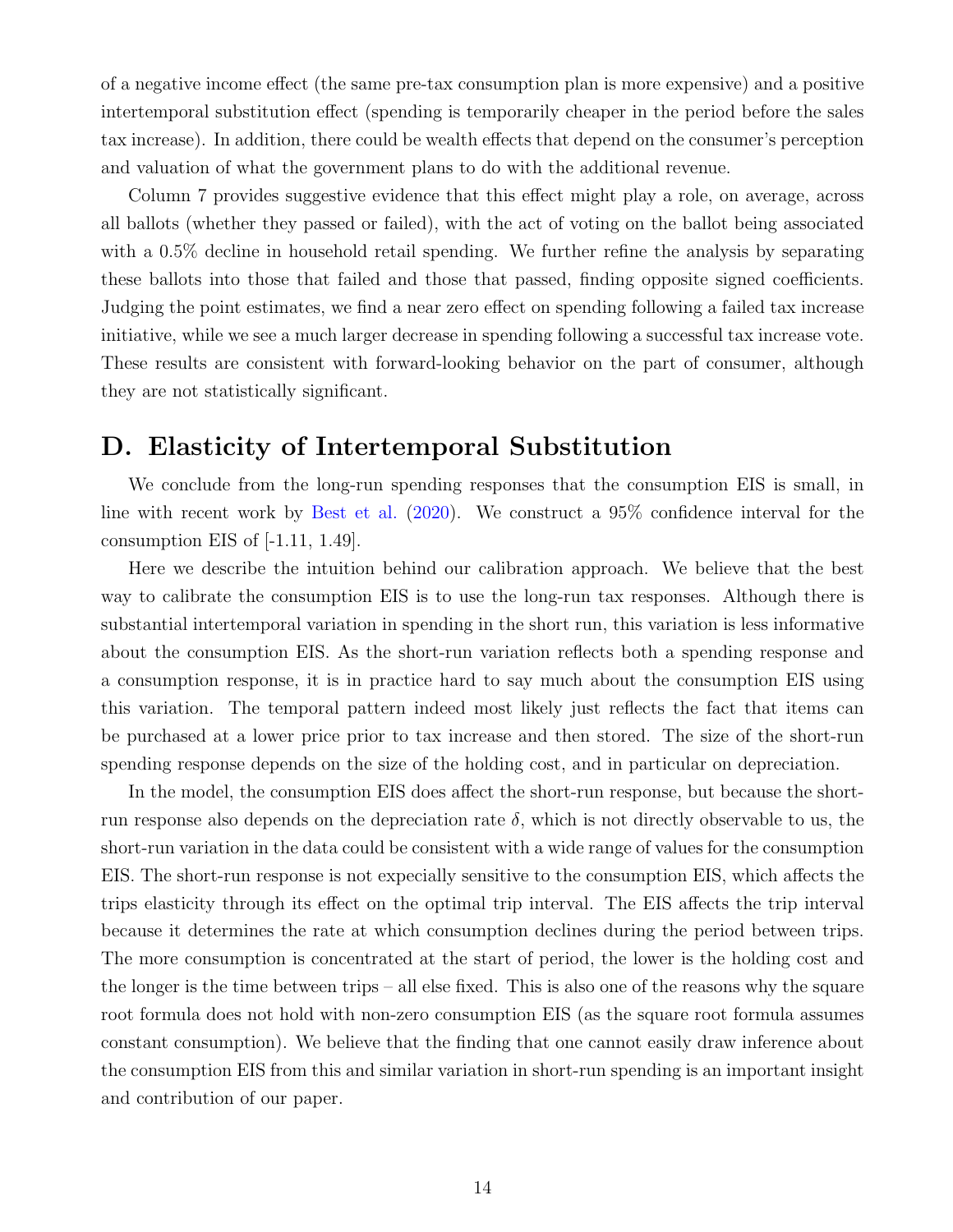# References

<span id="page-14-0"></span>BallotPedia. 2004–2015. , available at [https://ballotpedia.org]( https://ballotpedia.org ) (accessed April 12, 2016).

<span id="page-14-1"></span>Best, Michael Carlos, James Cloyne, Ethan Ilzetzki, and Henrik Kleven. 2020. "Estimating the Elasticity of Intertemporal Substitution using Mortgage Notches." Review of Economic Studies, 87(2): 656–690.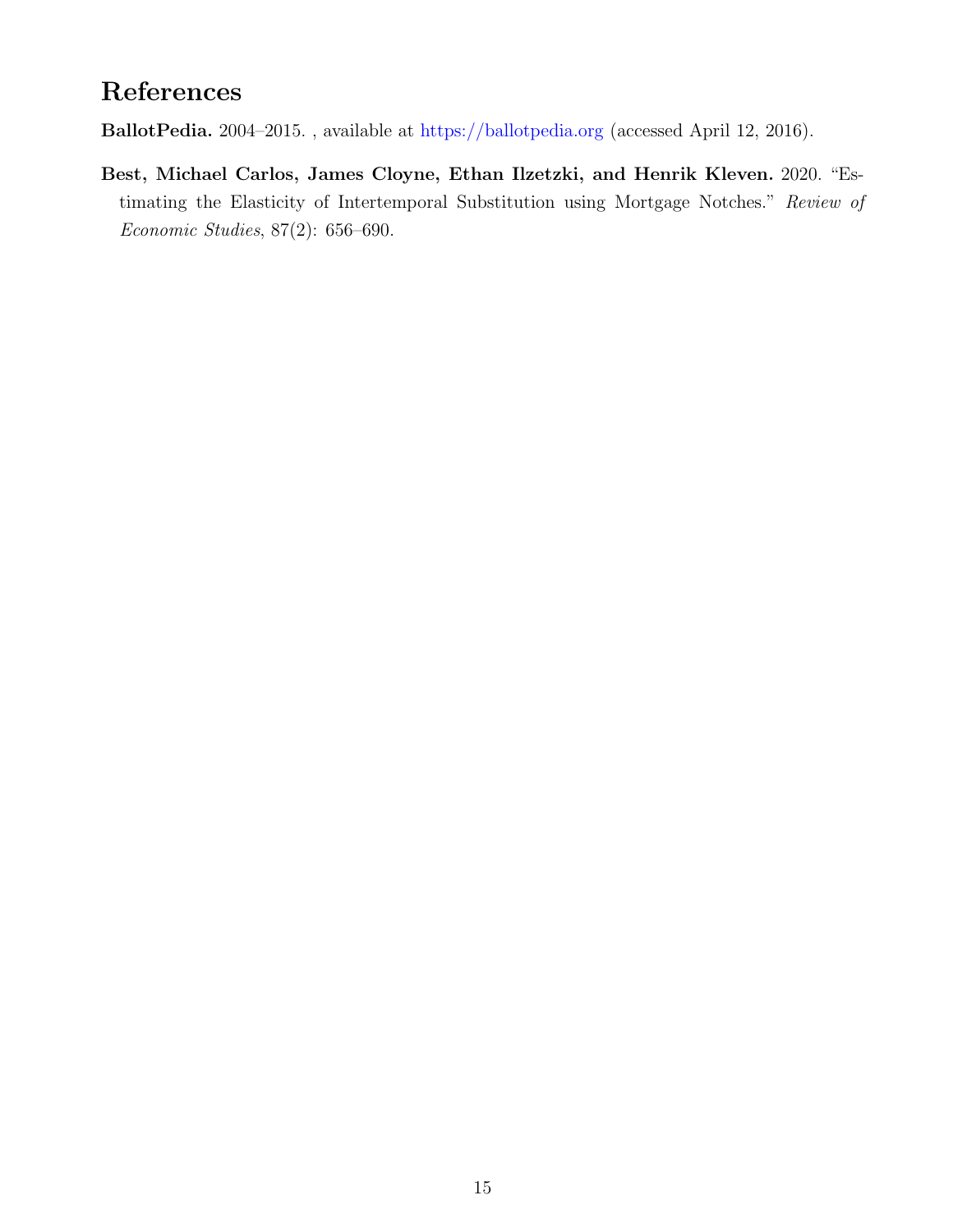|                                                                             |                                          |                       | <b>B.</b> Announcement Effects |                        |                                                             |                        |                      |                     |
|-----------------------------------------------------------------------------|------------------------------------------|-----------------------|--------------------------------|------------------------|-------------------------------------------------------------|------------------------|----------------------|---------------------|
|                                                                             | newspaper coverage                       |                       |                                |                        | ballot-induced tax changes                                  |                        |                      |                     |
| Dependent variable: $\Delta \ln(\text{total})$                              | $\Delta$ ln(taxable) $\Delta$ ln(exempt) |                       |                                |                        | $\Delta$ ln(total) $\Delta$ ln(taxable) $\Delta$ ln(exempt) |                        | $\Delta$ ln(total)   | $\Delta$ ln(total)  |
|                                                                             | (1)                                      | (2)                   | (3)                            | (4)                    | (5)                                                         | (6)                    | (7)                  | (8)                 |
| $\Delta$ ln(1 + sales tax rate)                                             | $-1.732***$<br>(0.597)                   | $-2.210**$<br>(1.039) | $-1.572**$<br>(0.603)          | $-1.638**$<br>(0.692)  | $-2.236*$<br>(1.178)                                        | $-1.362**$<br>(0.648)  |                      |                     |
| $\Delta$ ln(1 + sales tax rate)<br>× Score(newspaper coverage)              | $-0.302**$<br>(0.130)                    | $-0.226$<br>(0.273)   | $-0.439**$<br>(0.166)          |                        |                                                             |                        |                      |                     |
| $\Delta$ ln(1 + sales tax rate)<br>$\times$ I<br>(state ballot proposition) |                                          |                       |                                | $-5.515***$<br>(1.051) | $-4.768**$<br>(2.038)                                       | $-6.673***$<br>(0.884) |                      |                     |
| I(date tax rate change proposed)                                            |                                          |                       |                                |                        |                                                             |                        | $-0.599*$<br>(0.349) | $-2.031$<br>(1.601) |
| I(date tax rate change proposed)<br>$\times$ I(ballot proposition failed)   |                                          |                       |                                |                        |                                                             |                        |                      | 1.682<br>(1.639)    |
| Score(newspaper coverage<br>of state sales tax changes)                     | $-0.001$<br>(0.001)                      | $-0.001$<br>(0.001)   | 0.001<br>(0.001)               |                        |                                                             |                        |                      |                     |
| I(date ballot proposition failed)                                           |                                          |                       |                                | $0.027***$<br>(0.006)  | $0.030***$<br>(0.009)                                       | $0.024***$<br>(0.005)  |                      |                     |
| I(ballot proposition failed)                                                |                                          |                       |                                |                        |                                                             |                        |                      | $-0.000$<br>(0.007) |
| Period $\rm FE$<br>Household FE                                             | Yes<br>Yes                               | Yes<br>Yes            | Yes<br>Yes                     | Yes<br>Yes             | Yes<br>Yes                                                  | Yes<br>Yes             | Yes<br>Yes           | Yes<br>Yes          |
| Observations<br>R-squared                                                   | 5,928,416<br>0.015                       | 5,928,421<br>0.013    | 5,865,177<br>0.014             | 5,928,436<br>0.013     | 5,928,438<br>0.012                                          | 5,865,252<br>0.012     | 5,922,879<br>0.013   | 5,922,879<br>0.013  |

#### Table A.1: Salience and Announcement Effects

Notes: Columns 1-3 interact changes in state sales tax rates with the level of newspaper coverage (measured as the demeaned ratio of articles mentioning sales taxes to the total number of articles in newspapers within the state covered by Access World News, normalized by its standard deviation). Columns 4-6 interact changes in sales tax rates with an indicator for whether the change in state sales tax rates was driven by a ballot measure (as opposed to being enacted by the legislature). Columns 7 and 8 use, as independent variables, indicators for dates when ballot initiatives that would change state sales tax rates were voted on (as opposed to the dates they were enacted). Column 8 interacts these indicators with another indicator that signifies the ballot not being successfully passed (and thus resulting in no change in sales tax rates). For robustness, the dependent variables are winsorized at the 1% level. Standard errors in parentheses are clustered at the state level.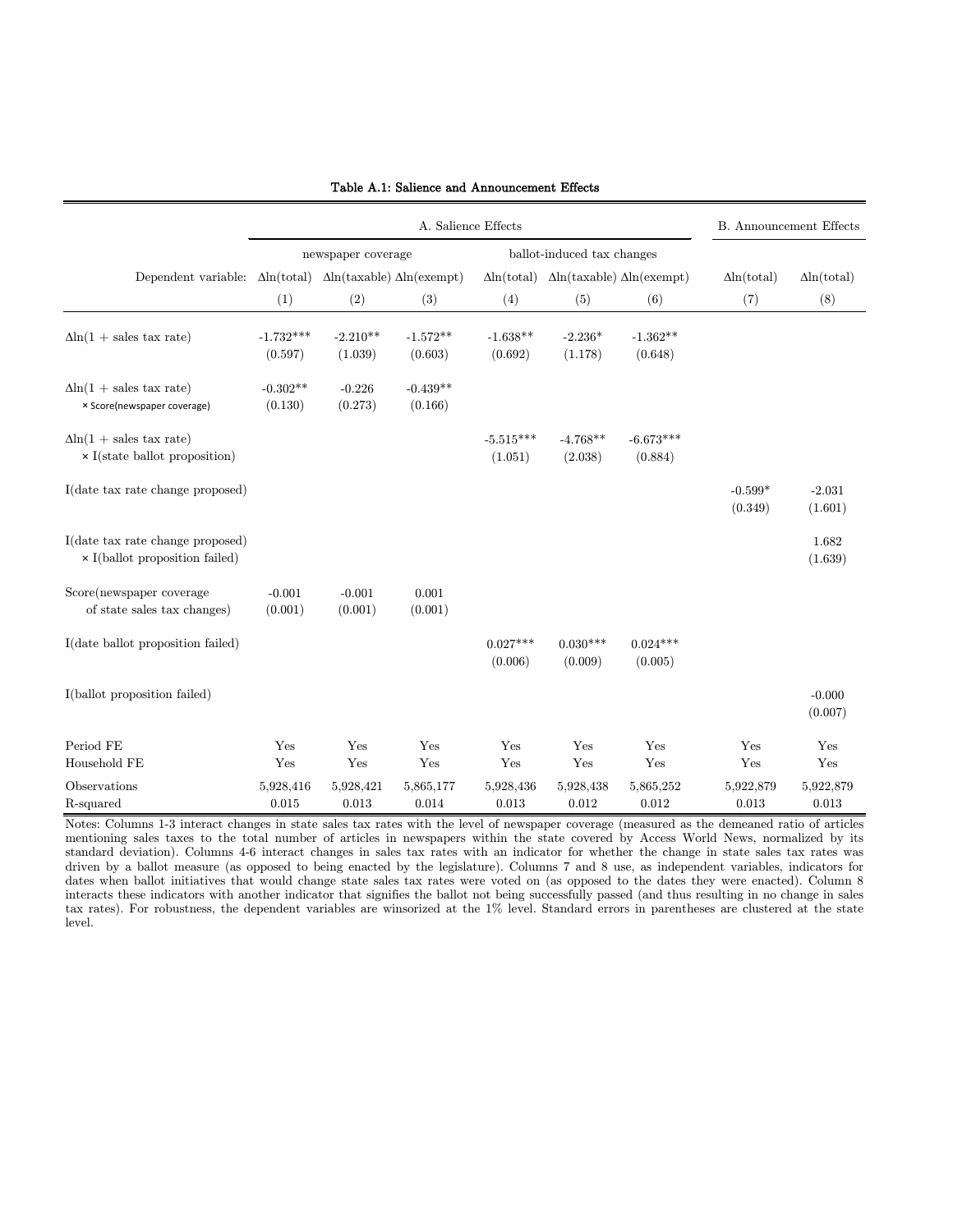| Variable                   | Count     | Mean  | pl      | p10     | p25     | p50  | p75  | p90  | p99  |
|----------------------------|-----------|-------|---------|---------|---------|------|------|------|------|
| Total Sales Tax            | 3,426,366 | 0.068 | 0.00    | 0.05    | 0.06    | 0.07 | 0.08 | 0.09 | 0.10 |
| State Sales Tax            | 3,426,366 | 0.055 | 0.00    | 0.04    | 0.05    | 0.06 | 0.06 | 0.07 | 0.08 |
| County Sales Tax           | 3,426,366 | 0.007 | 0.00    | 0.00    | 0.00    | 0.00 | 0.01 | 0.02 | 0.05 |
| City Sales Tax             | 3,426,366 | 0.004 | 0.00    | 0.00    | 0.00    | 0.00 | 0.00 | 0.02 | 0.04 |
| Change of State Sales Tax  | 41        | 0.371 | $-1.00$ | $-0.50$ | 0.05    | 0.35 | 1.00 | 1.00 | 1.25 |
| Change of County Sales Tax | 822       | 0.033 | $-1.00$ | $-1.00$ | $-0.25$ | 0.10 | 0.50 | 1.00 | 1.00 |
| Change of City Sales Tax   | 2,618     | 0.699 | $-1.00$ | 0.10    | 0.40    | 1.00 | 1.00 | 1.00 | 2.00 |

Table A.2: Sales Tax Summary Statistics

Notes: All numbers are in percent. In the top panel, an observation is a zipcode-month from 2008 to 2014. In the bottom panel, observations are restricted to the set of tax changes observed at a state, city, and county level. City and county level tax changes are from 2008 to 2015 and state level tax changes are from 2003 to 2015.